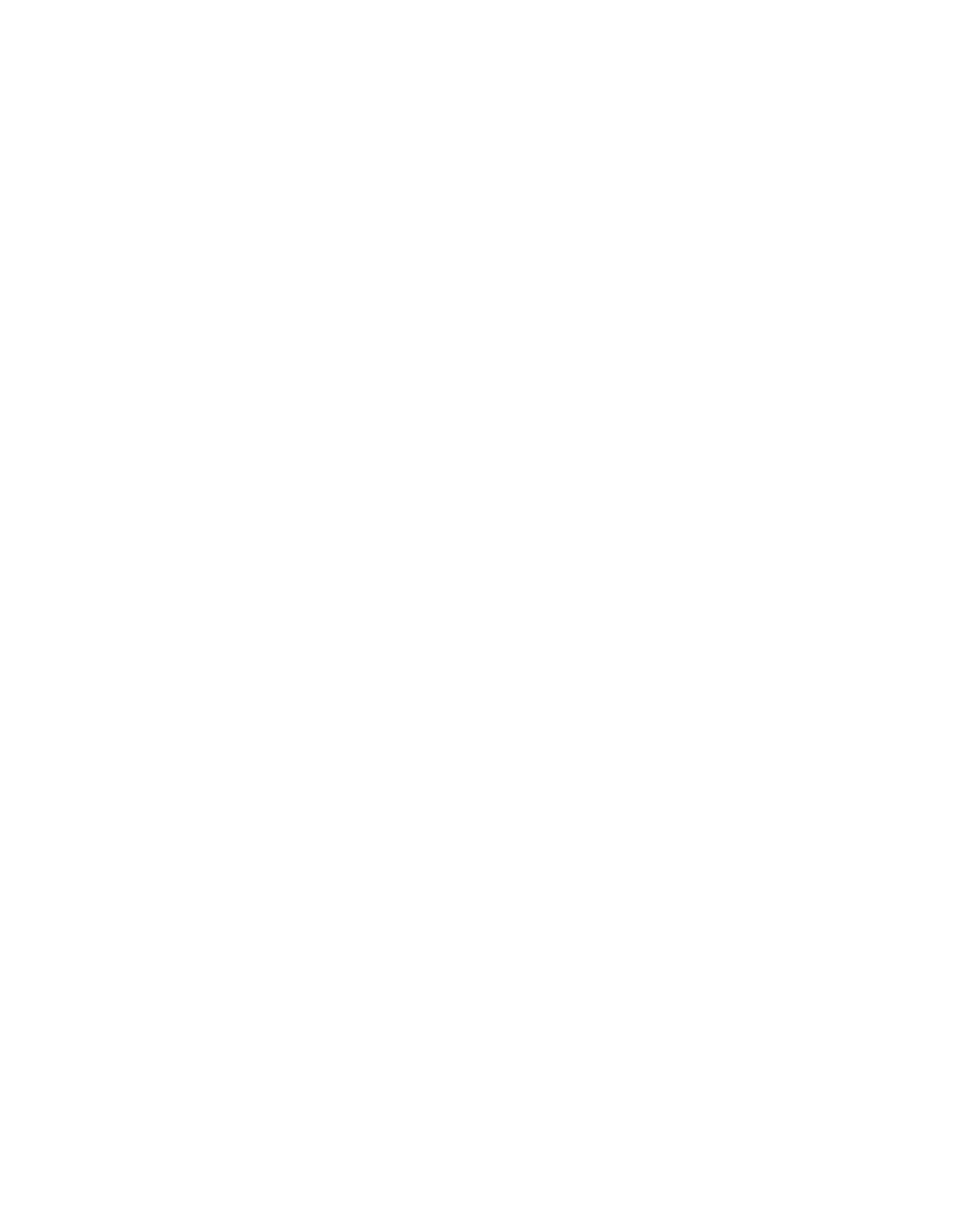# **2021-23 WISCONSIN STATE BUDGET**

**Comparative Summary of Budget Recommendations**

**Governor and Joint Committee on Finance**

**Legislative Fiscal Bureau**

**One East Main, Suite 301 Madison, Wisconsin**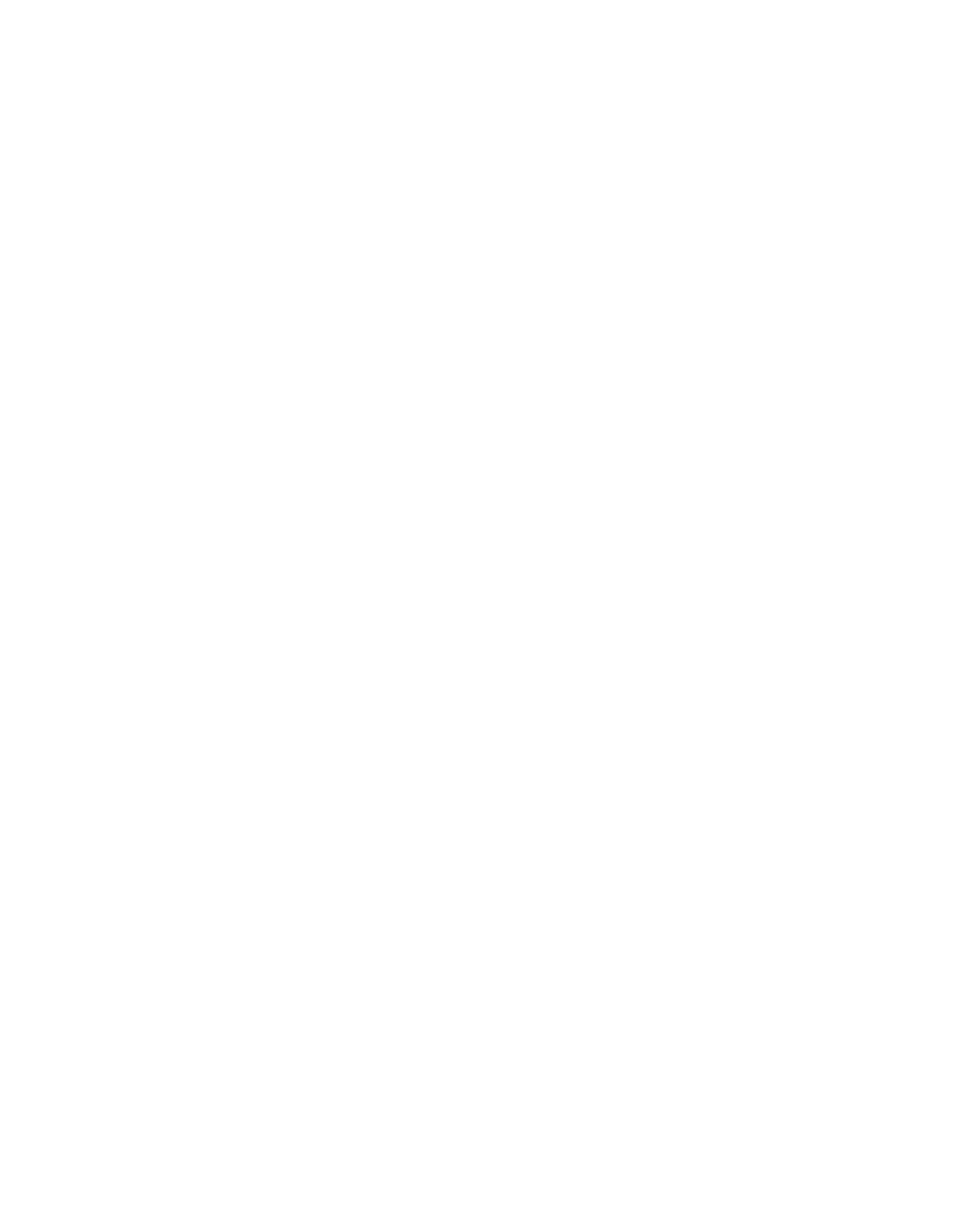## **LEGISLATIVE FISCAL BUREAU**

#### **Administrative Staff**

Bob Lang, Director Dave Loppnow, Assistant Director Becky Hannah, Administrative Assistant Liz Barton Mai Lor

#### **Education and Building Program**

Dave Loppnow, Assistant Director Russ Kava Angela Miller Erin Probst Christa Pugh

#### **General Government and Justice**

Jere Bauer, Program Supervisor Rachel Janke, Supervising Analyst Shannon Huberty Angela Miller Sarah Wynn

#### **Health and Family Services**

Charles Morgan, Program Supervisor Jon Dyck, Supervising Analyst Alex Bentzen John Gentry Carl Plant

#### **Natural Resources and Workforce Development**

Paul Ferguson, Program Supervisor Moriah Hayes Eric Hepler Ryan Horton Rory Tikalsky

#### **Tax Policy**

Sean Moran, Program Supervisor Sydney Emmerich John Gentry Dan Spika Rory Tikalsky

#### **Transportation and Property Tax Relief**

Al Runde, Program Supervisor Noga Ardon Ryan Horton Nick Lardinois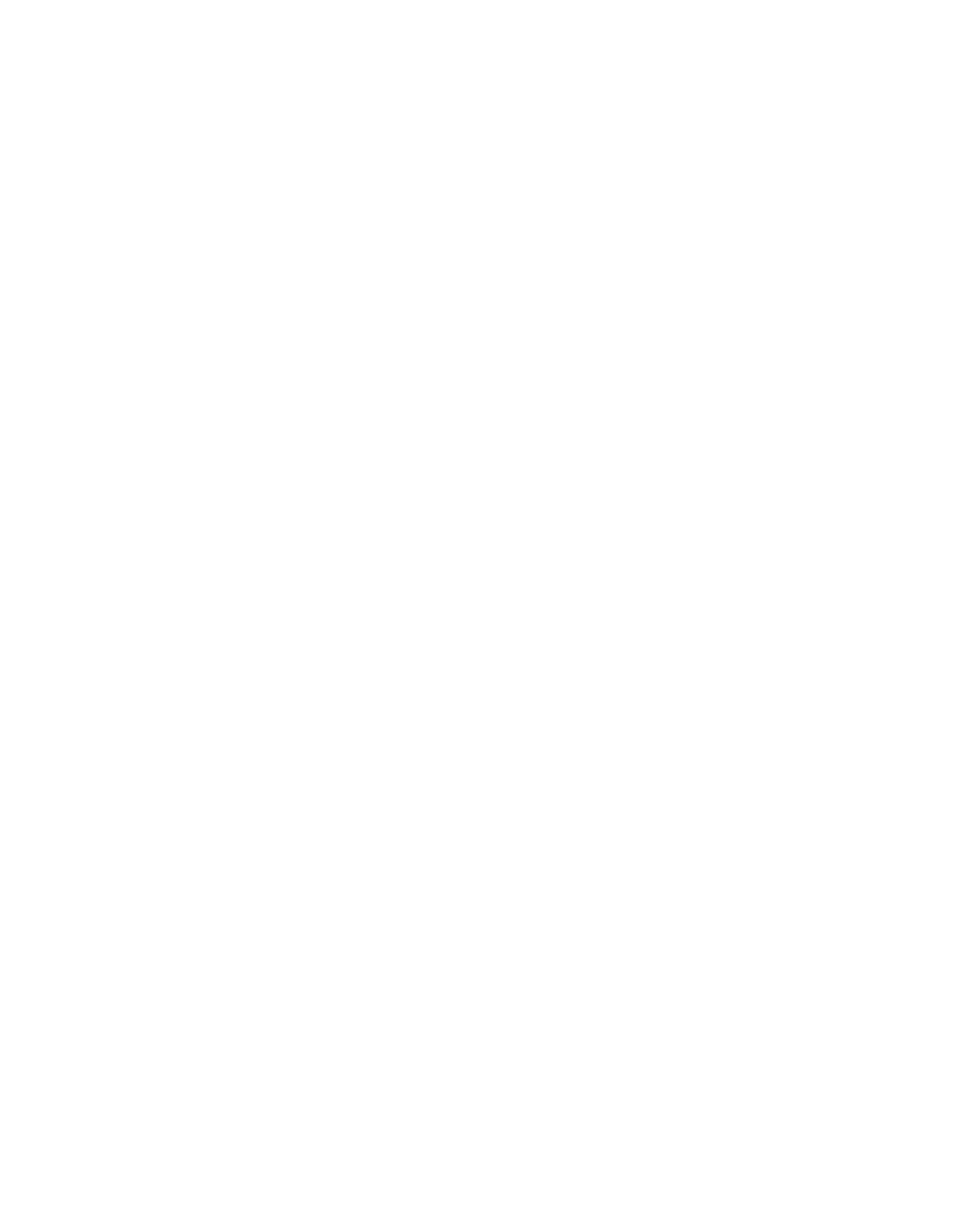#### **INTRODUCTION**

This document provides a summary of the 2021-23 state budget recommendations of the Governor and Joint Committee on Finance.

The introductory portion of this document contains a Table of Contents, Key to Abbreviations, and User's Guide.

The "2021-23 Overview" section provides a series of tables that display 2021- 23 revenues, appropriations, and position levels.

Following the summary information is a section which contains a description, for each state agency and program, of budget changes recommended by the Governor and Joint Committee on Finance. The agency summaries appear in alphabetical order and contain a funding and position table as well as a brief narrative description and corresponding fiscal effect, if any, of each budget provision.

The final section of the document contains a list of the 2021-23 budget papers prepared by the Legislative Fiscal Bureau.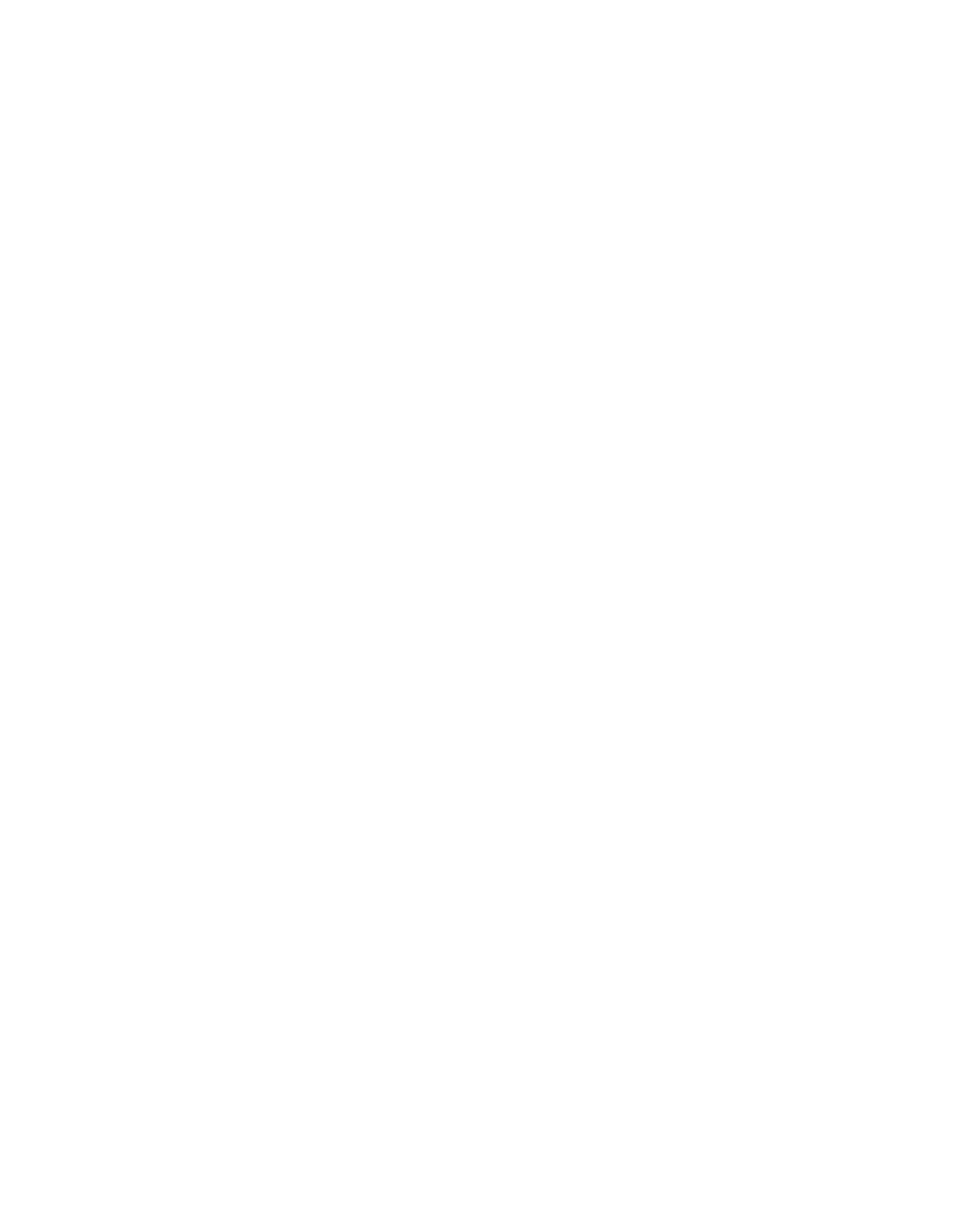## **TABLE OF CONTENTS**

## **2021-23 OVERVIEW**

#### **STATE AGENCY 2021-23 BUDGET SUMMARIES**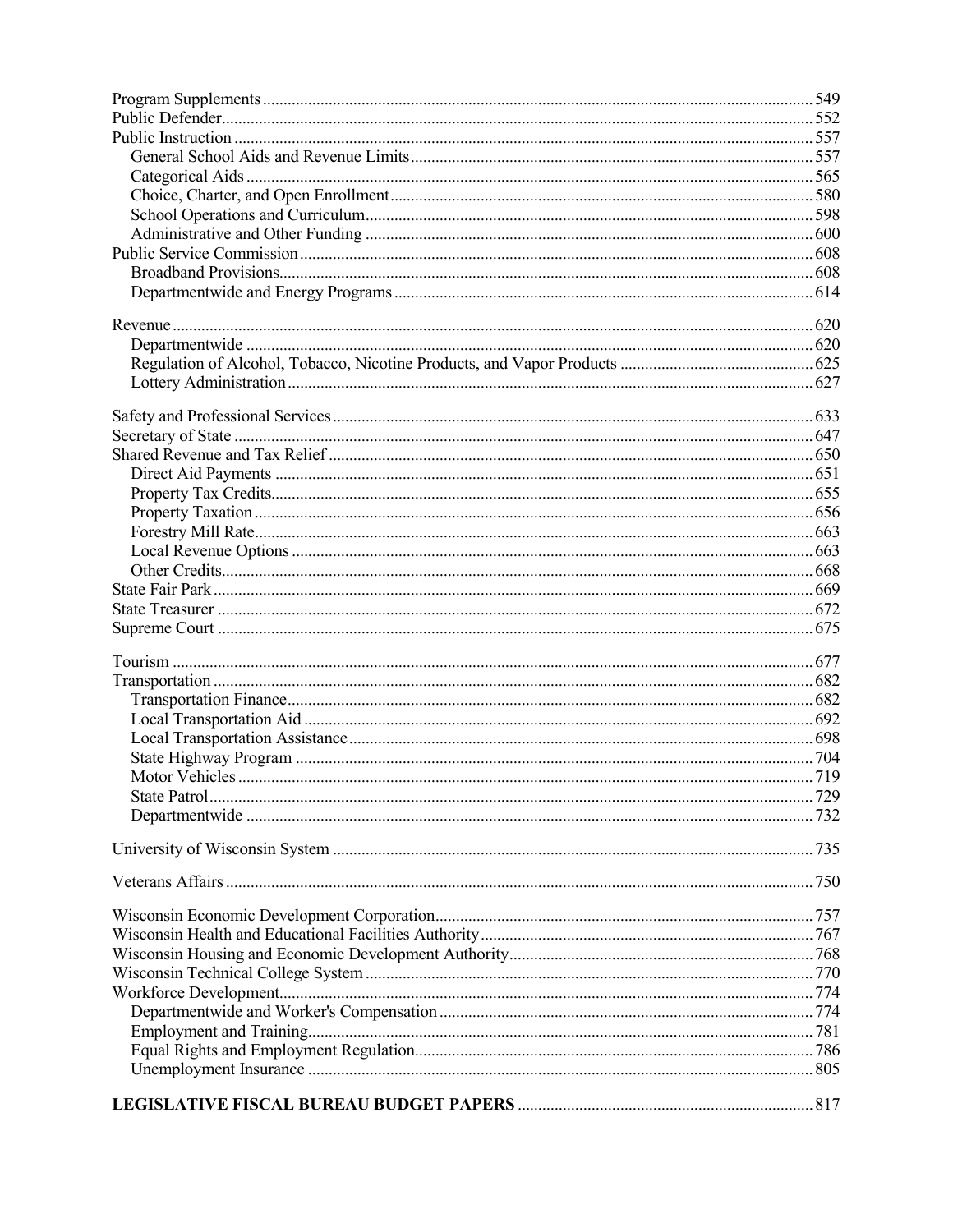## **KEY TO ABBREVIATIONS**

### **REVENUES**

| <b>BR</b>         | Bond revenues which are available from the contracting of public debt<br>(general obligation bonds), from debt which is to be repaid only from<br>pledged or project revenues (revenue bonds), or from debt where<br>repayment is backed by the state's moral obligation pledge and subject<br>to annual appropriation by the Legislature (appropriation obligation<br>bonds). |
|-------------------|--------------------------------------------------------------------------------------------------------------------------------------------------------------------------------------------------------------------------------------------------------------------------------------------------------------------------------------------------------------------------------|
| <b>GPR-Earned</b> | Departmental revenues which are collected by individual state agencies<br>and deposited in the general fund.                                                                                                                                                                                                                                                                   |
| GPR-Tax           | Revenues which are collected from general fund taxes.                                                                                                                                                                                                                                                                                                                          |
| GPR-Tribal        | Revenues which are collected from tribal gaming revenues and<br>deposited in the general fund.                                                                                                                                                                                                                                                                                 |
| REV               | Revenue                                                                                                                                                                                                                                                                                                                                                                        |

## **APPROPRIATIONS**

| <b>GPR</b> | Appropriations financed from general purpose revenues available in the<br>state's general fund.                                                                            |
|------------|----------------------------------------------------------------------------------------------------------------------------------------------------------------------------|
| <b>FED</b> | Appropriations financed from federal revenues.                                                                                                                             |
| <b>PR</b>  | Appropriations financed from program revenues, such as user fees or<br>product sales.                                                                                      |
| PR-S       | Program Revenue-Service. Appropriations financed from funds<br>transferred between or within state agencies for the purpose of<br>reimbursement for services or materials. |
| <b>SEG</b> | Appropriations financed from segregated revenues.                                                                                                                          |
| SEG-L      | Appropriations financed from local revenues which are administered<br>through a state segregated fund.                                                                     |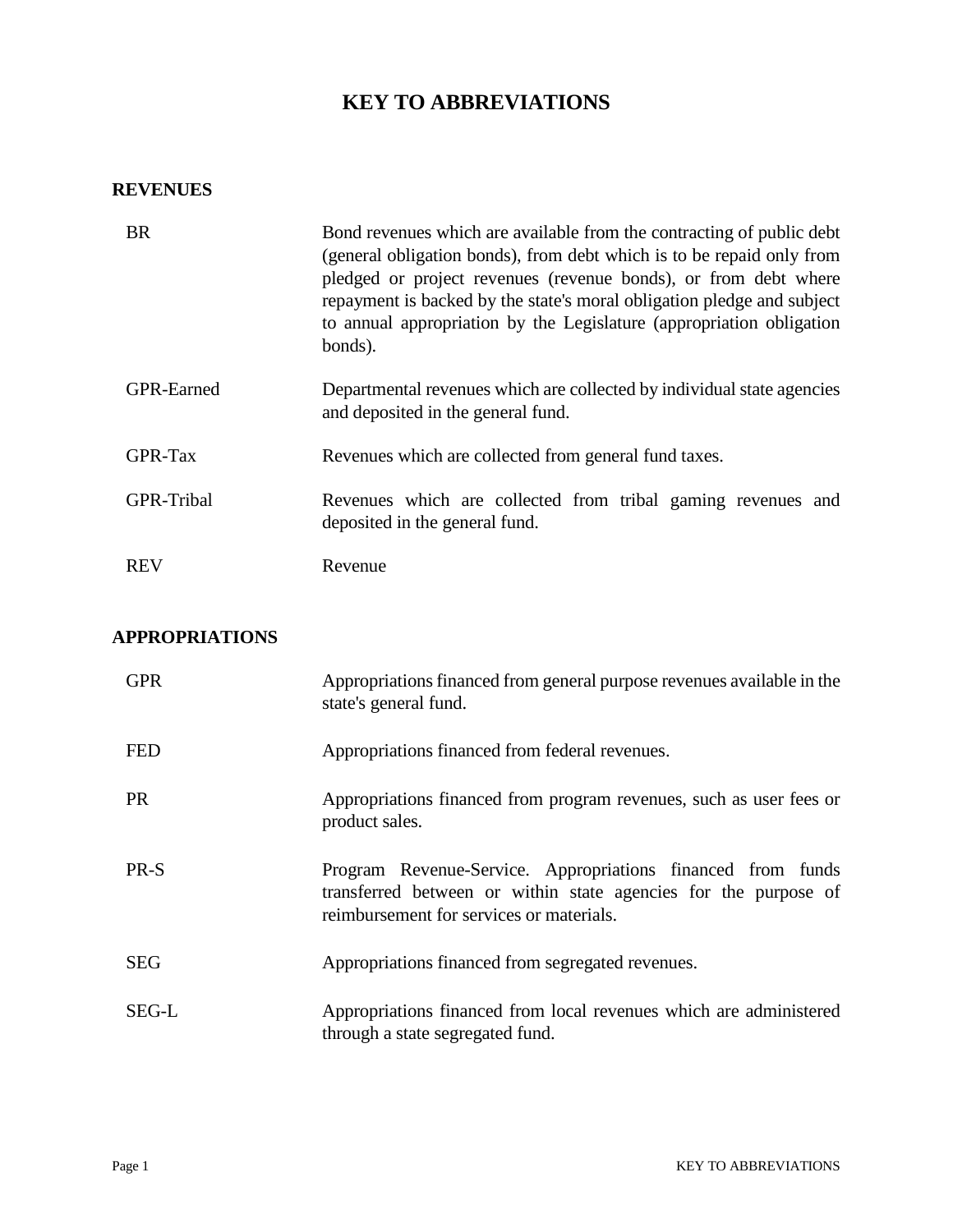| SEG-S | Segregated Revenue-Service. Segregated appropriations financed from<br>funds transferred between or within state agencies for the purpose of<br>reimbursement for services or materials. |
|-------|------------------------------------------------------------------------------------------------------------------------------------------------------------------------------------------|
| Lapse | Budgeted amounts that are unspent at the end of a fiscal period which                                                                                                                    |

revert back to the fund from which they were appropriated.

#### **OTHER**

| 2019 Wisconsin Act 9         | The 2019-21 biennial budget act.                                                                                                                                                                                                                  |
|------------------------------|---------------------------------------------------------------------------------------------------------------------------------------------------------------------------------------------------------------------------------------------------|
| AB 68/SB 111                 | Assembly Bill 68/Senate Bill 111, identical bills which incorporate the<br>Governor's 2021-23 budget recommendations.                                                                                                                             |
| ASA 2 to AB 68               | Assembly Substitute Amendment 2 to Assembly Bill 68, the 2021-23<br>budget recommendations of the Joint Committee on Finance.                                                                                                                     |
| SSA 2 to SB 111              | Senate Substitute Amendment 2 to Senate Bill 111, the 2021-23 budget<br>recommendations of the Joint Committee on Finance.                                                                                                                        |
| <b>CY</b>                    | Calendar year.                                                                                                                                                                                                                                    |
| <b>FY</b>                    | Fiscal year.                                                                                                                                                                                                                                      |
| <b>FTE</b>                   | Full-time equivalent position.                                                                                                                                                                                                                    |
| <b>LTE</b>                   | Limited-term employment position for which employment is limited to<br>1,040 hours per appointment in a 12-month period.                                                                                                                          |
| 2020-21 Adjusted Base        | The total 2020-21 authorized funding level for an agency or program.<br>The adjusted base equals 2020-21 appropriations and any supplements.<br>It is this base that serves as the beginning point for calculating budget<br>changes for 2021-23. |
| 2020-21 Base Year<br>Doubled | The 2020-21 base multiplied by two. This produces the biennial base<br>level against which 2021-23 budget levels may be compared.                                                                                                                 |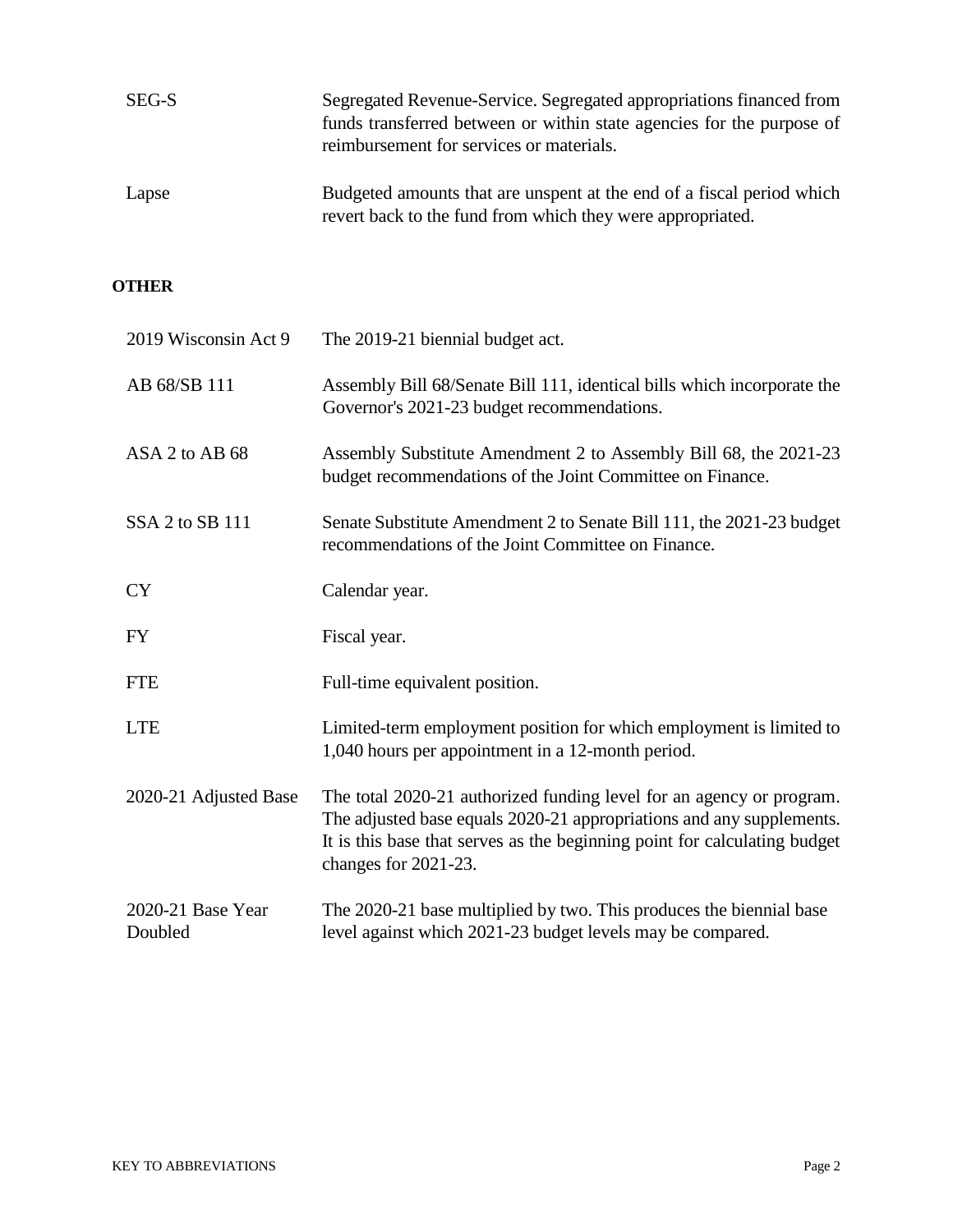## **USER'S GUIDE**

The following explanation of entries is keyed to the accompanying sample entry (page 4).

- Name of agency. The funding source for the amounts shown in columns 3 through 6. Only the funding sources which are included in the agency's budget are shown. The 2020-21 base represents authorized appropriation and position levels for 2020-21. The base is doubled in the budget column to provide a two-year to two-year comparison. The Governor's recommended budget and position levels for 2021-23. **3 4**
	- The Joint Finance Committee's recommended budget and position levels for 2021-23.
	- These columns indicate the change, by amount and percentage, of the Joint Finance Committee's 2021-23 recommended budget to the 2020-21 base year doubled and to the Governor's recommendations. For positions, the comparison is made between the recommended authorization for 2022-23 and that of 2020-21.
	- This uniform entry, "Standard Budget Adjustments," includes such things as full funding of continuing positions, turnover reductions, and removal of one-time funding items. The box highlights the funding and position change to the agency's base as a result of the item. For every item which has a fiscal and/or position change, a box with that information will be presented. "REV" in the box indicates that the item will generate revenue for the fund which is identified.
- Narrative description of the various budget change items, for each entry as recommended by the Governor and Joint Committee on Finance. If the entry shows "Governor/Joint Finance" the recommendations proposed by the Governor were adopted by the Joint Committee on Finance. The fiscal effect (which is located in the box), highlights the funding and position change to the agency's base budget. For those items where the recommendations of the Governor and Finance Committee differ, the change to the Governor's fiscal effect is also shown. Immediately following the title, there will be, if applicable, "[LFB Paper ]" showing the number of the Legislative Fiscal Bureau budget issue paper prepared on this item. **8**

**1**

**2**

**7**

**5**

**6**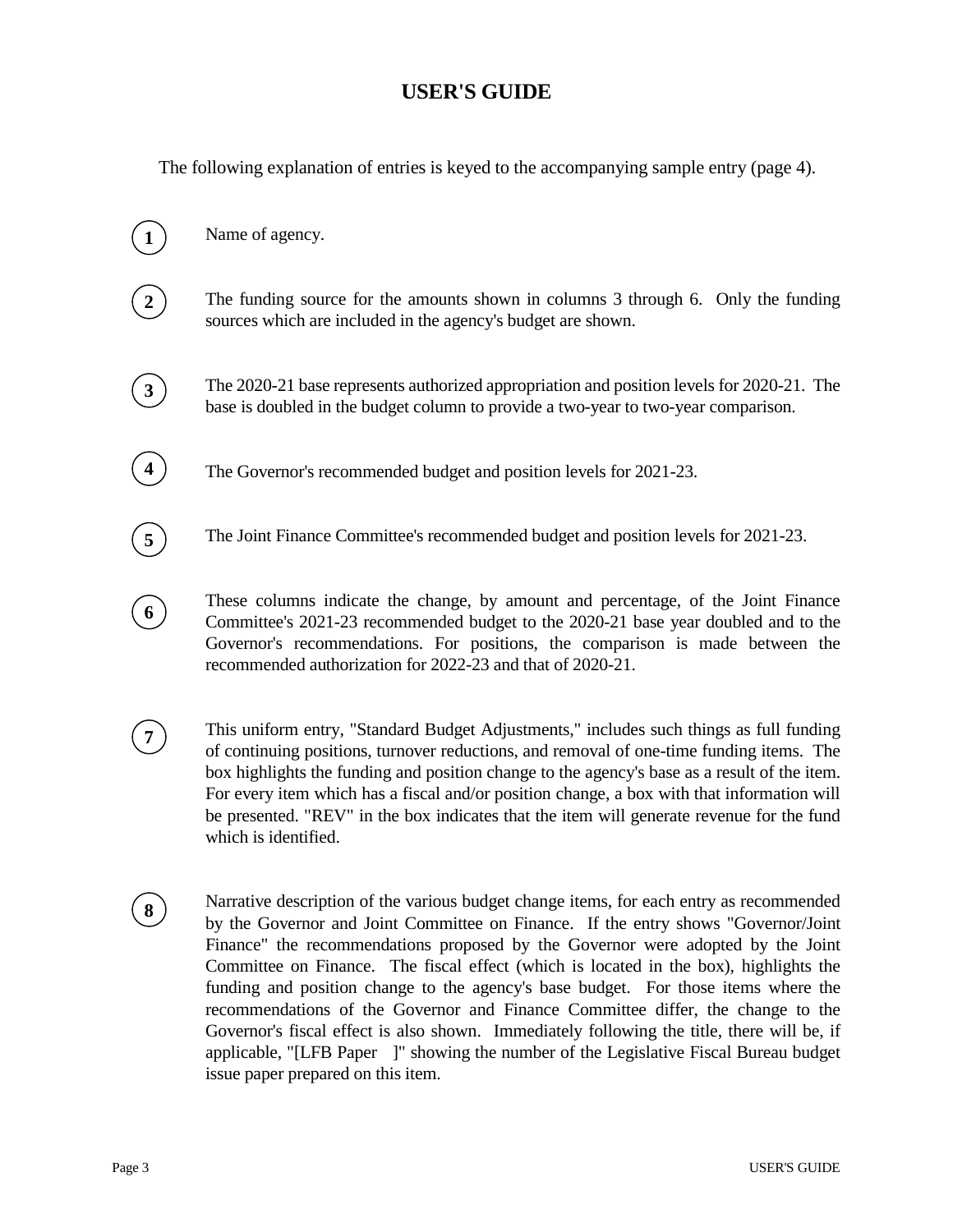# **HIGHER EDUCATIONAL AIDS BOARD**

**1**



|      |              |                     | <b>FTE Position Summary</b> |          |                                          |
|------|--------------|---------------------|-----------------------------|----------|------------------------------------------|
| Fund | 2020-21 Base | 2022-23<br>Governor | 2022-23<br>Jt. Finance      | Governor | Joint Finance Change to:<br>2020-21 Base |
| GPR  | 10.00        | 10.00               | 10.00                       | 0.00     | 0.00                                     |

#### **Budget Change Items**

#### 1. **STANDARD BUDGET ADJUSTMENTS** [LFB Paper 101] GPR \$121,000 **7**

**Governor/Joint Finance:** Provide \$60,500 annually for full funding of continuing position salaries and fringe benefits.

#### **2. STATE AGENCY BUDGET REDUCTION**

| $\left( \, 8 \right)$ |            | Governor<br>(Chg. to Base) | <b>Jt. Finance</b><br>(Chg. to Gov) | <b>Net Change</b> |
|-----------------------|------------|----------------------------|-------------------------------------|-------------------|
|                       | <b>GPR</b> | \$0                        | $-$ \$16,200                        | $-$ \$16,200      |

**Joint Finance:** Reduce the HEAB general program operations appropriation by \$8,100 annually.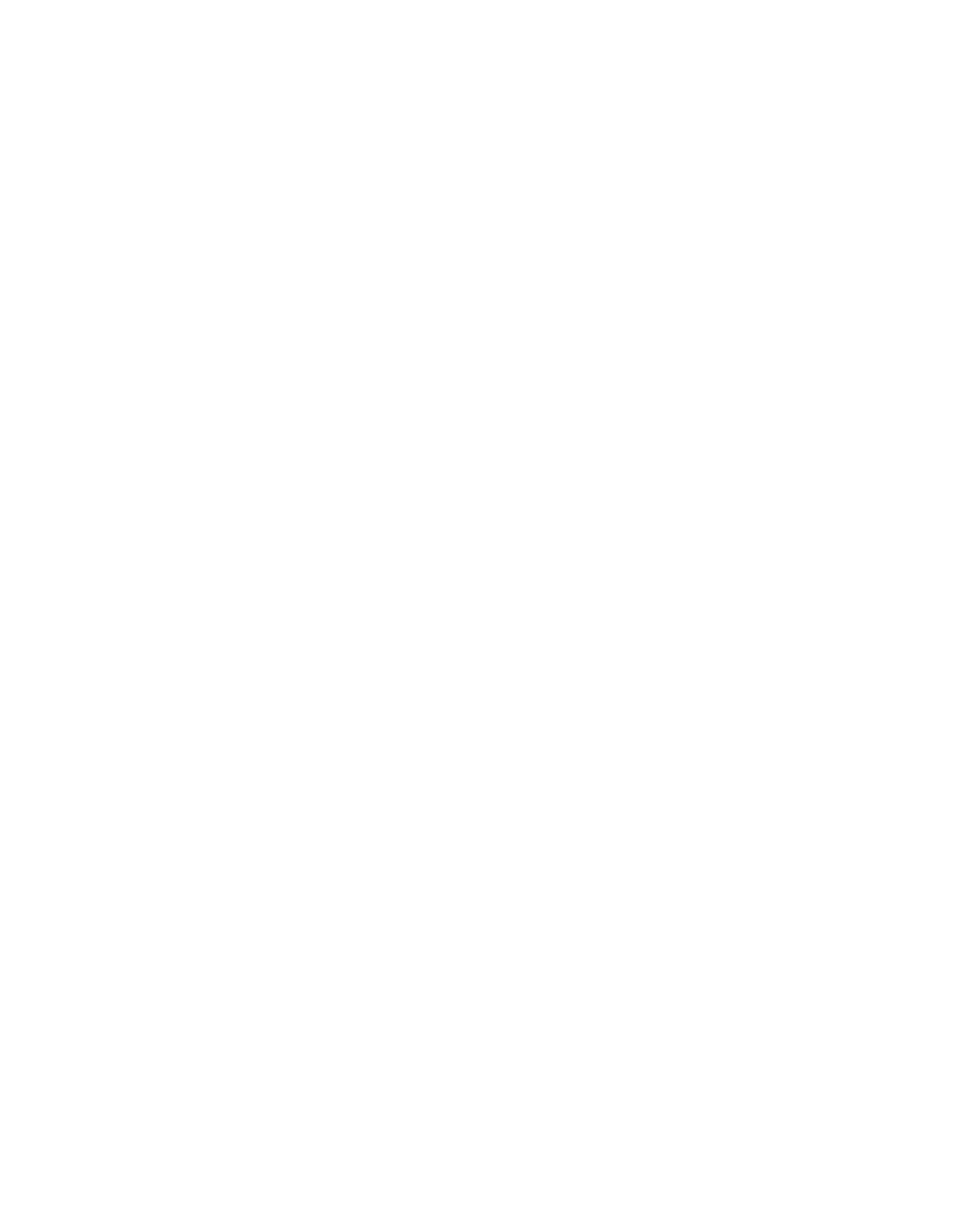# **2021-23 OVERVIEW**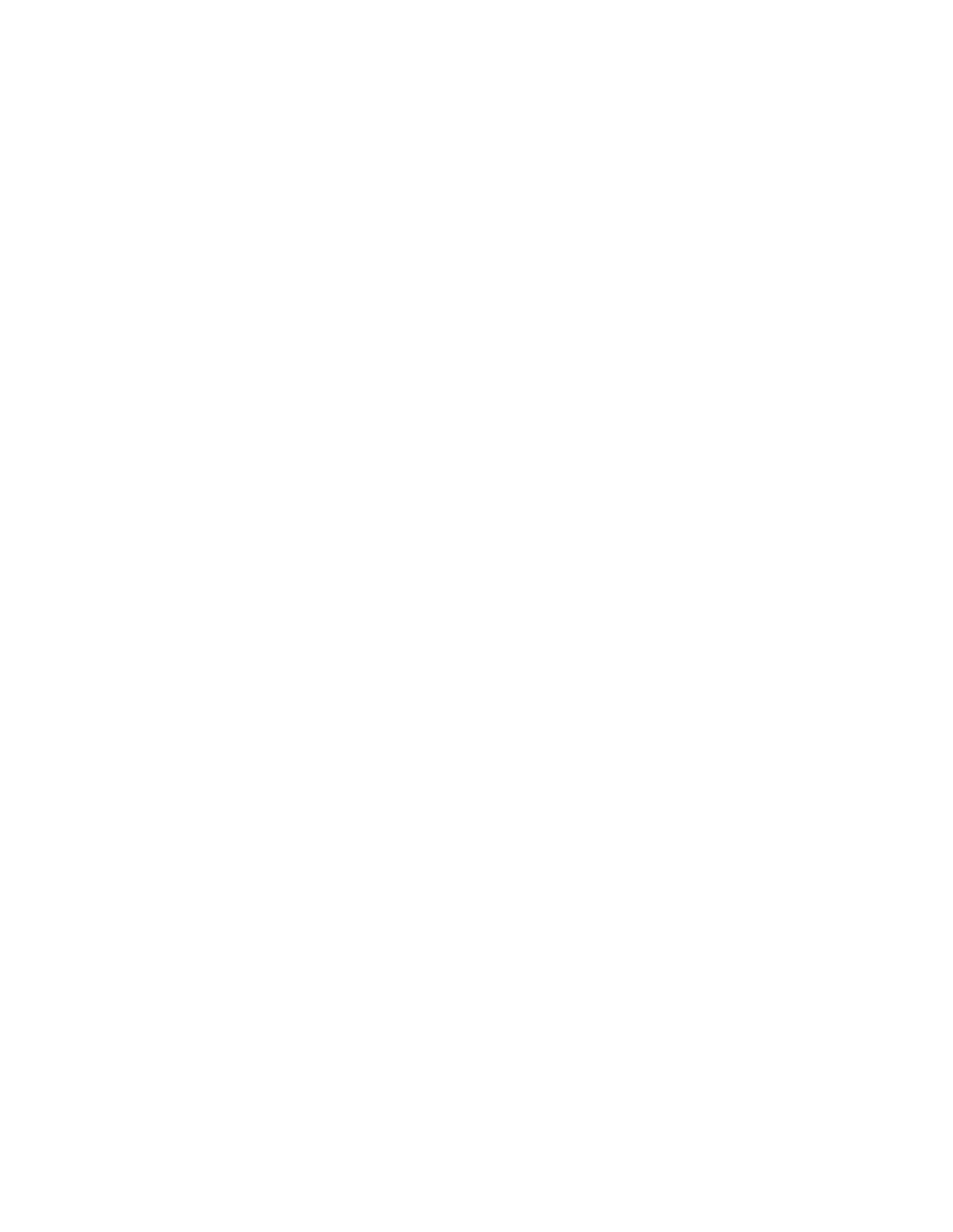# **Summary of 2021-23 Appropriations, Compensation Reserves, and Authorizations**

| Fund Source                                    | 2021-22                      | 2022-23                            | Total                              | % of Total |
|------------------------------------------------|------------------------------|------------------------------------|------------------------------------|------------|
| <b>General Purpose Revenue</b>                 | \$19,346,245,400             | \$19,859,626,000<br>19,753,674,400 | \$39,205,871,400<br>39,057,990,600 | 43.9%      |
| Appropriations<br><b>Compensation Reserves</b> | 19,304,316,200<br>41,929,200 | 105,951,600                        | 147,880,800                        |            |
| <b>Federal Revenue</b>                         | 12,911,303,100               | 12,720,421,900                     | 25,631,725,000                     | 28.7%      |
| Appropriations                                 | 12,904,675,300               | 12,704,075,400                     | 25,608,750,700                     |            |
| <b>Compensation Reserves</b>                   | 6,627,800                    | 16,346,500                         | 22,974,300                         |            |
| <b>Program Revenue</b>                         | 6,843,621,000                | 6,876,604,400                      | 13,720,225,400                     | 15.4%      |
| Appropriations                                 | 6,832,596,800                | 6,849,415,300                      | 13,682,012,100                     |            |
| <b>Compensation Reserves</b>                   | 11,024,200                   | 27,189,100                         | 38,213,300                         |            |
| <b>Segregated Revenue</b>                      | 4,423,830,300                | 4,566,159,100                      | 8,989,989,400                      | $10.1\%$   |
| Appropriations                                 | 4,417,125,700                | 4,549,623,600                      | 8,966,749,300                      |            |
| <b>Compensation Reserves</b>                   | 6,704,600                    | 16,535,500                         | 23,240,100                         |            |
| <b>Subtotal</b>                                | \$43,524,999,800             | \$44,022,811,400                   | \$87,547,811,200                   | 98.1%      |
| Appropriations                                 | 43,458,714,000               | 43,856,788,700                     | 87,315,502,700                     |            |
| <b>Compensation Reserves</b>                   | 66,285,800                   | 166,022,700                        | 232,308,500                        |            |
| <b>Bond Revenue</b>                            |                              |                                    | \$1,676,054,600                    | 1.9%       |
| <b>General Obligation Bonding</b>              |                              |                                    | 1,523,096,400*                     |            |
| Revenue Bonding                                |                              |                                    | 152,958,200                        |            |
| <b>TOTAL</b>                                   |                              |                                    | \$89,223,865,800                   | 100.0%     |

\*Excludes \$2,000,000,000 of economic refunding bonds.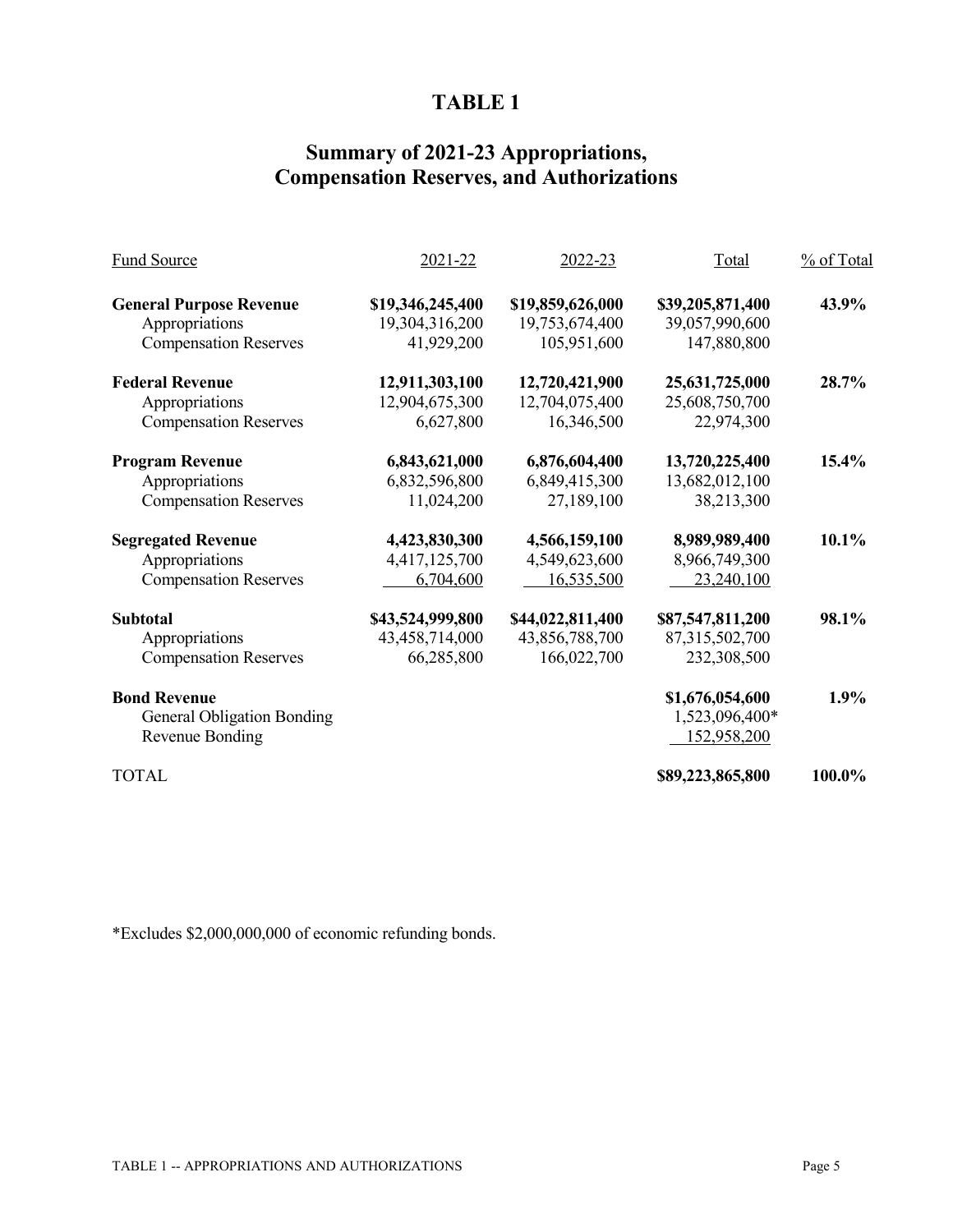# **Summary of Total All Funds Appropriations by Agency**

|                                                  |                                    |                 |                 |                                      |         | Joint Finance Change to: |         |
|--------------------------------------------------|------------------------------------|-----------------|-----------------|--------------------------------------|---------|--------------------------|---------|
|                                                  | 2020-21 Base<br>2021-23<br>2021-23 |                 |                 | <b>Base Year Doubled</b><br>Governor |         |                          |         |
|                                                  | <b>Year Doubled</b>                | Governor        | Jt. Finance     | Amount                               | Percent | Amount                   | Percent |
| Administration                                   | \$1,217,987,600                    | \$1,344,810,900 | \$1,219,339,000 | $-$125,471,900$                      | $-9.3%$ | \$1,351,400              | 0.1%    |
| Agriculture, Trade and Consumer Protection       | 213,388,800                        | 266,028,400     | 221,221,800     | $-44,806,600$                        | $-16.8$ | 7,833,000                | 3.7     |
| <b>Appropriation Obligation Bonds</b>            | 834,040,000                        | 592,368,300     | 592,368,300     | $\theta$                             | 0.0     | $-241,671,700$           | $-29.0$ |
| Board for People with Developmental Disabilities | 3,238,000                          | 3,468,700       | 3,468,700       | $\theta$                             | 0.0     | 230,700                  | 7.1     |
| Board of Commissioners of Public Lands           | 3,627,800                          | 3,658,200       | 3,313,400       | $-344,800$                           | $-9.4$  | $-314,400$               | $-8.7$  |
| Board on Aging and Long-Term Care                | 7,426,200                          | 7,661,800       | 7,436,800       | $-225,000$                           | $-2.9$  | 10,600                   | 0.1     |
| <b>Building Commission</b>                       | 67,858,400                         | 106,191,900     | 80,868,800      | $-25,323,100$                        | $-23.8$ | 13,010,400               | 19.2    |
| Child Abuse and Neglect Prevention Board         | 6,487,600                          | 6,442,400       | 6,442,400       | $\theta$                             | 0.0     | $-45,200$                | $-0.7$  |
| Children and Families                            | 2,807,832,400                      | 3,129,821,600   | 2,875,941,900   | $-253,879,700$                       | $-8.1$  | 68,109,500               | 2.4     |
| Circuit Courts                                   | 215,191,000                        | 212,381,600     | 213,697,700     | 1,316,100                            | 0.6     | $-1,493,300$             | $-0.7$  |
| <b>Compensation Reserves</b>                     | ---                                | 275,245,800     | 232,308,500     | $-42,937,300$                        | $-15.6$ | 232,308,500              | N.A.    |
| Corrections                                      | 2,798,065,400                      | 2,867,798,200   | 2,839,166,900   | $-28,631,300$                        | $-1.0$  | 41,101,500               | 1.5     |
| Court of Appeals                                 | 23,320,800                         | 22,662,900      | 22,662,900      | $\Omega$                             | 0.0     | $-657,900$               | $-2.8$  |
| <b>District Attorneys</b>                        | 109,810,400                        | 121,929,600     | 117,136,800     | $-4,792,800$                         | $-3.9$  | 7,326,400                | 6.7     |
| <b>Educational Communications Board</b>          | 42,355,400                         | 41,872,400      | 41,887,400      | 15,000                               | 0.0     | $-468,000$               | $-1.1$  |
| <b>Elections Commission</b>                      | 11,403,400                         | 12,132,900      | 11,960,200      | $-172,700$                           | $-1.4$  | 556,800                  | 4.9     |
| <b>Employee Trust Funds</b>                      | 99,501,600                         | 102,640,600     | 101,924,700     | $-715,900$                           | $-0.7$  | 2,423,100                | 2.4     |
| <b>Employment Relations Commission</b>           | 2,131,600                          | 2,926,700       | 2,006,000       | $-920,700$                           | $-31.5$ | $-125,600$               | $-5.9$  |
| Environmental Improvement Fund                   | 34,996,200                         | 70,526,100      | 29,967,200      | $-40,558,900$                        | $-57.5$ | $-5,029,000$             | $-14.4$ |
| <b>Ethics Commission</b>                         | 2,901,200                          | 3,166,400       | 3,017,000       | $-149,400$                           | $-4.7$  | 115,800                  | 4.0     |
| <b>Financial Institutions</b>                    | 40,646,200                         | 44,883,100      | 39,086,800      | $-5,796,300$                         | $-12.9$ | $-1,559,400$             | $-3.8$  |
| Fox River Navigational System Authority          | 250,800                            | 250,800         | 250,800         | $\bf{0}$                             | 0.0     | $\theta$                 | 0.0     |
| Governor                                         | 8,327,400                          | 8,474,600       | 8,474,600       | $\Omega$                             | 0.0     | 147,200                  | 1.8     |
| <b>Health Services</b>                           | 26,630,688,600                     | 31,527,057,200  | 30,148,146,000  | $-1,378,911,200$                     | $-4.4$  | 3,517,457,400            | 13.2    |
| Higher Educational Aids Board                    | 290,717,800                        | 325,118,000     | 290,822,600     | $-34,295,400$                        | $-10.5$ | 104,800                  | 0.0     |
| <b>Historical Society</b>                        | 62,828,400                         | 67,666,700      | 60,247,900      | $-7,418,800$                         | $-11.0$ | $-2,580,500$             | $-4.1$  |
| Insurance                                        | 563,286,400                        | 585,287,500     | 554,247,700     | $-31,039,800$                        | $-5.3$  | $-9,038,700$             | $-1.6$  |
| <b>Investment Board</b>                          | 135,329,400                        | 135,329,400     | 135,329,400     | $\theta$                             | 0.0     | $\theta$                 | 0.0     |
| Judicial Commission                              | 644,400                            | 690,600         | 690,600         | $\Omega$                             | 0.0     | 46,200                   | 7.2     |
| Justice                                          | 286,880,200                        | 331,136,800     | 308,662,900     | $-22,473,900$                        | $-6.8$  | 21,782,700               | 7.6     |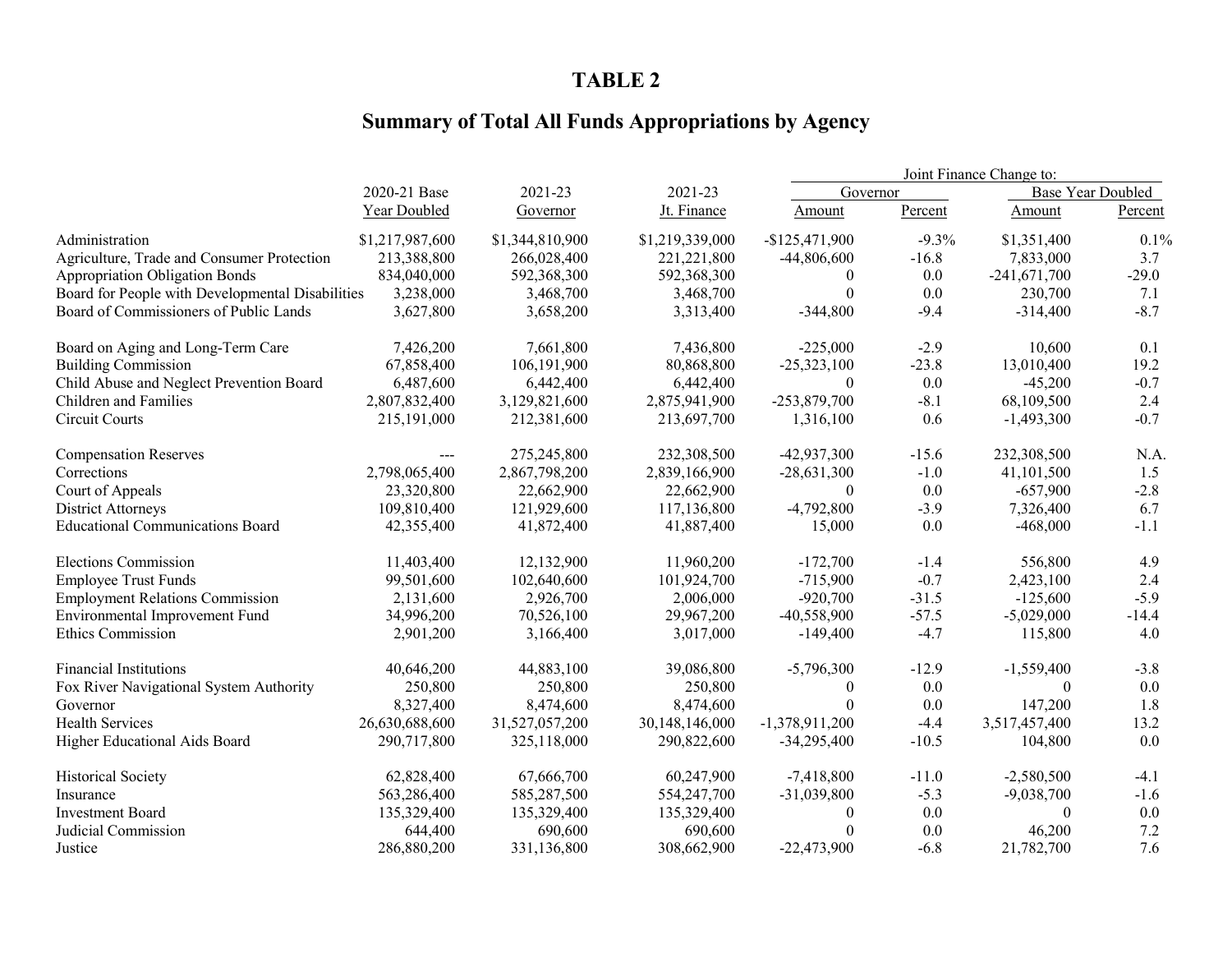|                                            |                                    |                  |                  |                     |          | Joint Finance Change to: |         |
|--------------------------------------------|------------------------------------|------------------|------------------|---------------------|----------|--------------------------|---------|
|                                            | 2021-23<br>2020-21 Base<br>2021-23 |                  |                  | Governor            |          | <b>Base Year Doubled</b> |         |
|                                            | Year Doubled                       | Governor         | Jt. Finance      | Amount              | Percent  | Amount                   | Percent |
| Kickapoo Reserve Management Board          | \$1,946,000                        | \$2,069,600      | \$2,069,600      | \$0                 | $0.0\%$  | \$123,600                | 6.4%    |
| Labor and Industry Review Commission       | 5,505,000                          | 5,593,600        | 5,593,600        | $\theta$            | $0.0\,$  | 88,600                   | 1.6     |
| Legislature                                | 164,739,400                        | 163,456,800      | 176,068,800      | 12,612,000          | 7.7      | 11,329,400               | 6.9     |
| Lieutenant Governor                        | 875,800                            | 1,351,000        | 941,000          | $-410,000$          | $-30.3$  | 65,200                   | 7.4     |
| Lower Wisconsin State Riverway Board       | 507,000                            | 513,200          | 513,200          | $\mathbf{0}$        | 0.0      | 6,200                    | 1.2     |
| Medical College of Wisconsin               | 22,489,600                         | 22,830,800       | 22,313,200       | $-517,600$          | $-2.3$   | $-176,400$               | $-0.8$  |
| Military Affairs                           | 238,137,200                        | 283,814,900      | 265,807,300      | $-18,007,600$       | $-6.3$   | 27,670,100               | 11.6    |
| Miscellaneous Appropriations               | 363,251,800                        | 396,155,300      | 380,762,400      | $-15,392,900$       | $-3.9$   | 17,510,600               | 4.8     |
| <b>Natural Resources</b>                   | 1,124,305,200                      | 1,157,193,800    | 1,125,081,300    | $-32,112,500$       | $-2.8$   | 776,100                  | 0.1     |
| Program Supplements                        | 14,282,000                         | 21,682,000       | 281,104,500      | 259,422,500         | 1,196.5  | 266,822,500              | 1,868.2 |
| Public Defender                            | 218,792,000                        | 228,959,500      | 226,995,300      | $-1,964,200$        | $-0.9$   | 8,203,300                | 3.7     |
| Public Instruction                         | 15,573,799,400                     | 17,275,784,400   | 16,252,336,400   | $-1,023,448,000$    | $-5.9$   | 678,537,000              | 4.4     |
| Public Service Commission                  | 104,849,000                        | 221,546,800      | 64,390,800       | $-157, 156, 000$    | $-70.9$  | $-40,458,200$            | $-38.6$ |
| Revenue                                    | 456,601,200                        | 476,924,500      | 477,462,200      | 537,700             | 0.1      | 20,861,000               | 4.6     |
| Safety and Professional Services           | 115,881,200                        | 123,838,300      | 120,208,900      | $-3,629,400$        | $-2.9$   | 4,327,700                | 3.7     |
| Secretary of State                         | 566,000                            | 880,500          | 562,800          | $-317,700$          | $-36.1$  | $-3,200$                 | $-0.6$  |
| Shared Revenue and Tax Relief              | 6,209,128,800                      | 6,126,764,100    | 5,941,898,400    | $-184,865,700$      | $-3.0$   | $-267,230,400$           | $-4.3$  |
| State Fair Park Board                      | 48,792,400                         | 47,040,000       | 45,720,100       | $-1,319,900$        | $-2.8$   | $-3,072,300$             | $-6.3$  |
| <b>State Treasurer</b>                     | 240,200                            | 875,800          | 253,600          | $-622,200$          | $-71.0$  | 13,400                   | 5.6     |
| Supreme Court                              | 66,567,000                         | 66,071,000       | 66,721,700       | 650,700             | 1.0      | 154,700                  | 0.2     |
| Tourism                                    | 34,272,400                         | 37,035,500       | 37,103,600       | 68,100              | 0.2      | 2,831,200                | 8.3     |
| Transportation                             | 6,600,810,200                      | 6,354,183,400    | 6,616,598,000    | 262,414,600         | 4.1      | 15,787,800               | 0.2     |
| University of Wisconsin System             | 12,937,869,600                     | 13,237,497,600   | 12,937,676,600   | -299,821,000        | $-2.3$   | $-193,000$               | 0.0     |
| Veterans Affairs                           | 284,074,200                        | 280,233,500      | 290,175,700      | 9,942,200           | 3.5      | 6,101,500                | 2.1     |
| Wisconsin Economic Development Corporation | 83,101,400                         | 421,881,400      | 83,101,400       | -338,780,000        | $-80.3$  | $\theta$                 | 0.0     |
| Wisconsin Technical College System         | 1,140,199,800                      | 1,176,629,400    | 1,221,629,400    | 45,000,000          | 3.8      | 81,429,600               | 7.1     |
| Workforce Development                      | 728,778,800                        | 873,993,000      | 732,625,700      | $-141,367,300$      | $-16.2$  | 3,846,900                | 0.5     |
| <b>TOTAL</b>                               | \$83,061,526,000                   | \$91,224,429,800 | \$87,547,811,200 | $-$ \$3,676,618,600 | $-4.0\%$ | \$4,486,285,200          | 5.4%    |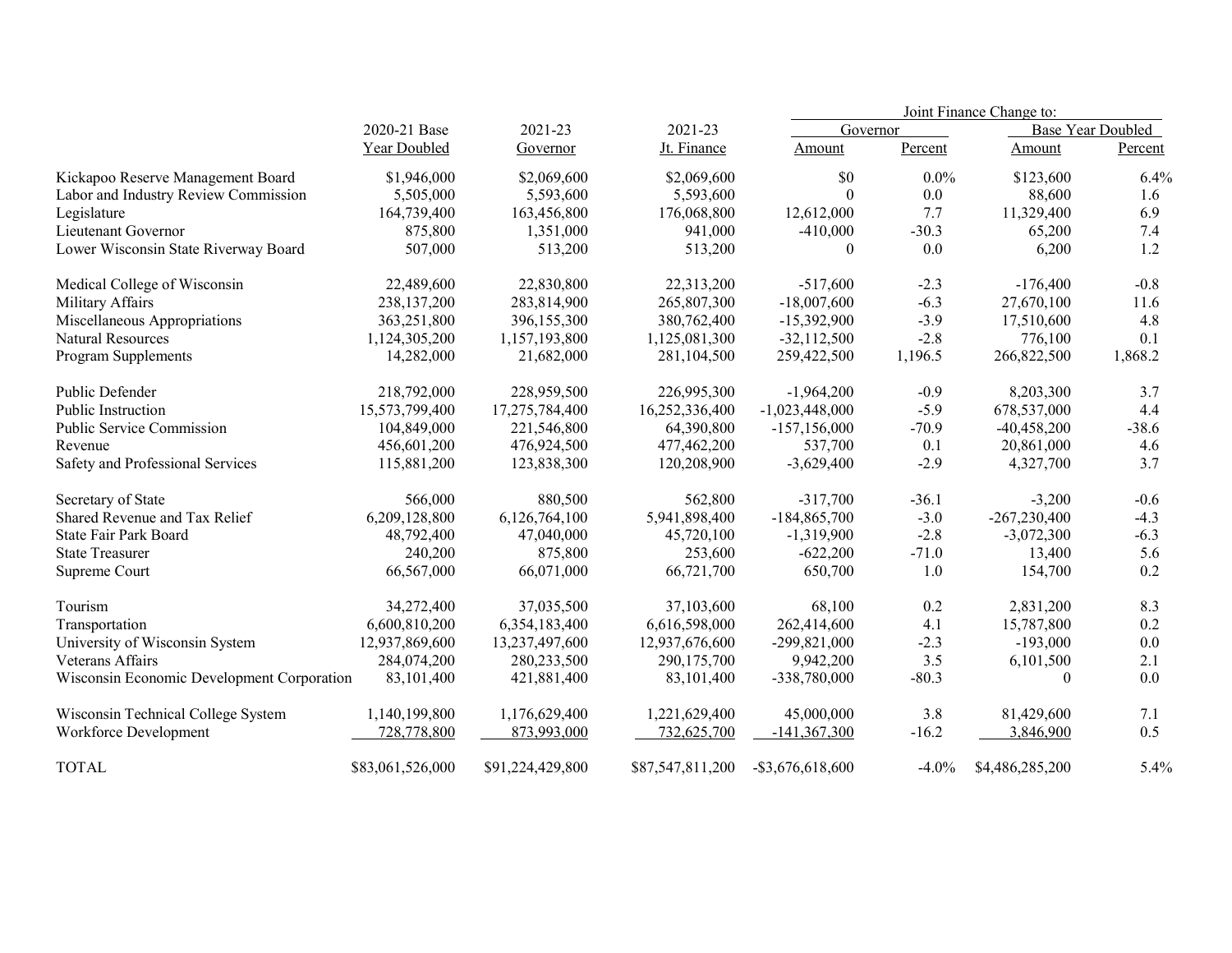# **Summary of All Funds Full-Time Equivalent Positions by Agency**

|                                                       | 2020-21   | 2022-23   | 2022-23     |          | Joint Finance Change to: |
|-------------------------------------------------------|-----------|-----------|-------------|----------|--------------------------|
| Agency                                                | Base      | Governor  | Jt. Finance |          | Governor 2020-21 Base    |
|                                                       |           |           |             |          |                          |
| Administration                                        | 1,439.08  | 1,442.68  | 1,425.78    | $-16.90$ | $-13.30$                 |
| Agriculture, Trade and Consumer Protection            | 636.29    | 658.29    | 633.29      | $-25.00$ | $-3.00$                  |
| Board for People with Developmental Disabilities 9.60 |           | 7.00      | 7.00        | 0.00     | $-2.60$                  |
| Board of Commissioners of Public Lands                | 9.50      | 9.50      | 9.50        | 0.00     | 0.00                     |
| Board on Aging and Long-Term Care                     | 44.50     | 46.50     | 44.50       | $-2.00$  | 0.00                     |
| Child Abuse and Neglect Prevention Board              | 7.00      | 7.00      | 7.00        | 0.00     | 0.00                     |
| <b>Children</b> and Families                          | 799.92    | 806.17    | 798.17      | $-8.00$  | $-1.75$                  |
| Circuit Courts                                        | 527.00    | 543.00    | 543.00      | 0.00     | 16.00                    |
| Corrections                                           | 10,213.92 | 10,333.52 | 10,261.52   | $-72.00$ | 47.60                    |
| Court of Appeals                                      | 75.50     | 75.50     | 75.50       | 0.00     | 0.00                     |
| District Attorneys                                    | 493.50    | 497.40    | 498.90      | 1.50     | 5.40                     |
| <b>Educational Communications Board</b>               | 55.18     | 55.18     | 52.18       | $-3.00$  | $-3.00$                  |
| <b>Elections Commission</b>                           | 31.75     | 31.75     | 31.75       | 0.00     | 0.00                     |
| <b>Employee Trust Funds</b>                           | 274.20    | 274.20    | 275.20      | 1.00     | 1.00                     |
| <b>Employment Relations Commission</b>                | 6.00      | 9.00      | 6.00        | $-3.00$  | 0.00                     |
| <b>Ethics Commission</b>                              | 8.00      | 9.00      | 8.00        | $-1.00$  | 0.00                     |
| <b>Financial Institutions</b>                         | 141.54    | 145.04    | 141.54      | $-3.50$  | 0.00                     |
| Governor                                              | 37.25     | 37.25     | 37.25       | 0.00     | 0.00                     |
| <b>Health Services</b>                                | 6,364.19  | 6,433.69  | 6,341.92    | $-91.77$ | $-22.27$                 |
|                                                       | 10.00     | 10.00     | 10.00       | 0.00     | 0.00                     |
| Higher Educational Aids Board                         |           |           |             |          |                          |
| <b>Historical Society</b>                             | 181.54    | 181.54    | 177.70      | $-3.84$  | $-3.84$                  |
| Insurance                                             | 134.83    | 168.83    | 133.83      | $-35.00$ | $-1.00$                  |
| <b>Investment Board</b>                               | 236.00    | 236.00    | 236.00      | 0.00     | 0.00                     |
| Judicial Commission                                   | 2.00      | 2.00      | 2.00        | 0.00     | 0.00                     |
| Justice                                               | 742.14    | 725.14    | 712.14      | $-13.00$ | $-30.00$                 |
| Kickapoo Reserve Management Board                     | 4.00      | 4.00      | 4.00        | 0.00     | 0.00                     |
| Labor and Industry Review Commission                  | 18.70     | 18.70     | 18.70       | 0.00     | 0.00                     |
| Legislature                                           | 777.97    | 777.97    | 777.97      | 0.00     | 0.00                     |
| Lieutenant Governor                                   | 5.00      | 7.00      | 5.00        | $-2.00$  | 0.00                     |
| Lower Wisconsin State Riverway Board                  | 2.00      | 2.00      | 2.00        | 0.00     | 0.00                     |
| Military Affairs                                      | 554.10    | 550.50    | 545.50      | $-5.00$  | $-8.60$                  |
| <b>Natural Resources</b>                              | 2,535.60  | 2,544.60  | 2,510.93    | $-33.67$ | $-24.67$                 |
| Public Defender                                       | 614.85    | 624.85    | 619.85      | $-5.00$  | 5.00                     |
| Public Instruction                                    | 643.00    | 644.00    | 643.00      | $-1.00$  | 0.00                     |
| <b>Public Service Commission</b>                      | 154.75    | 160.25    | 154.75      | $-5.50$  | 0.00                     |
|                                                       |           |           |             |          |                          |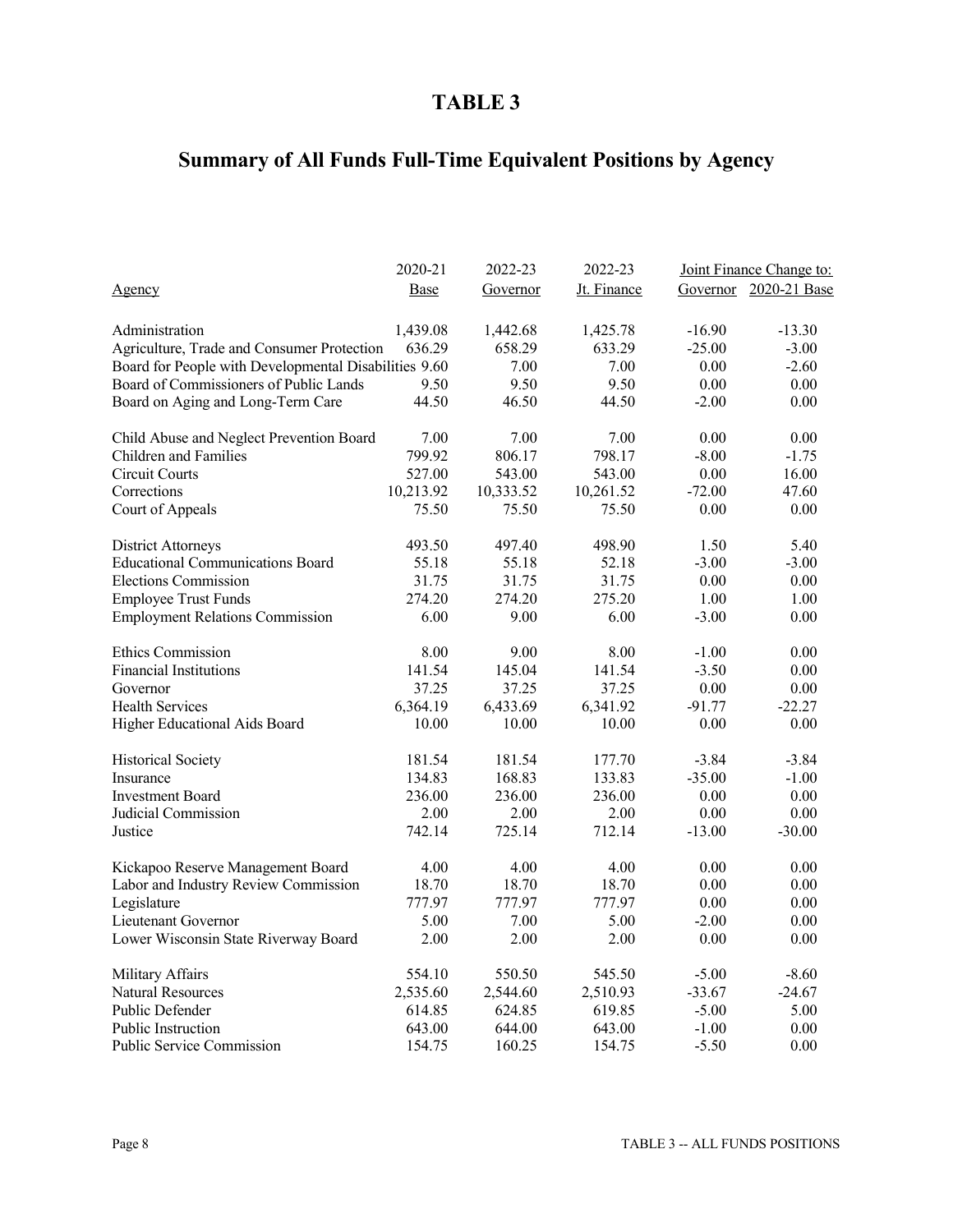|                                    | 2020-21     | 2022-23   | 2022-23     |          | Joint Finance Change to: |
|------------------------------------|-------------|-----------|-------------|----------|--------------------------|
| <u>Agency</u>                      | <b>Base</b> | Governor  | Jt. Finance | Governor | 2020-21 Base             |
| Revenue                            | 1,182.03    | 1,201.03  | 1,178.00    | $-23.03$ | $-4.03$                  |
| Safety and Professional Services   | 241.14      | 253.64    | 242.14      | $-11.50$ | 1.00                     |
| Secretary of State                 | 2.00        | 4.00      | 2.00        | $-2.00$  | 0.00                     |
| <b>State Fair Park Board</b>       | 47.00       | 47.00     | 47.00       | 0.00     | 0.00                     |
| <b>State Treasurer</b>             | 1.00        | 4.00      | 1.00        | $-3.00$  | 0.00                     |
| Supreme Court                      | 236.25      | 225.85    | 232.85      | 7.00     | $-3.40$                  |
| Tourism                            | 34.00       | 34.50     | 34.00       | $-0.50$  | 0.00                     |
| Transportation                     | 3,244.11    | 3,245.11  | 3,238.91    | $-6.20$  | $-5.20$                  |
| University of Wisconsin System     | 35,671.25   | 35,722.77 | 35,671.25   | $-51.52$ | 0.00                     |
| Veterans Affairs                   | 1,269.36    | 1,249.43  | 1,242.43    | $-7.00$  | $-26.93$                 |
| Wisconsin Technical College System | 55.00       | 55.00     | 55.00       | 0.00     | 0.00                     |
| Workforce Development              | 1,707.05    | 1,667.95  | 1,610.45    | $-57.50$ | $-96.60$                 |
| <b>TOTAL</b>                       | 71,480.59   | 71,789.33 | 71,306.40   | -482.93  | $-174.19$                |
|                                    |             |           |             |          |                          |

# **Full-Time Equivalent Positions Summary by Funding Source**

|              | 2020-21   | 2022-23   | 2022-23    |           | Joint Finance Change to: |
|--------------|-----------|-----------|------------|-----------|--------------------------|
|              | Base      | Governor  | Jt Finance | Governor  | 2020-21 Base             |
|              |           |           |            |           |                          |
| <b>GPR</b>   | 35,558.12 | 35,922.07 | 35,610.31  | $-311.76$ | 52.19                    |
| <b>FED</b>   | 10,172.38 | 10,025.72 | 10,025.12  | $-0.60$   | $-147.26$                |
| <b>PR</b>    | 20,918.98 | 20,970.28 | 20,859.77  | $-110.51$ | $-59.21$                 |
| <b>SEG</b>   | 4,831.11  | 4,871.26  | 4,811.20   | $-60.06$  | $-19.91$                 |
| <b>TOTAL</b> | 71,480.59 | 71,789.33 | 71,306.40  | $-482.93$ | $-174.19$                |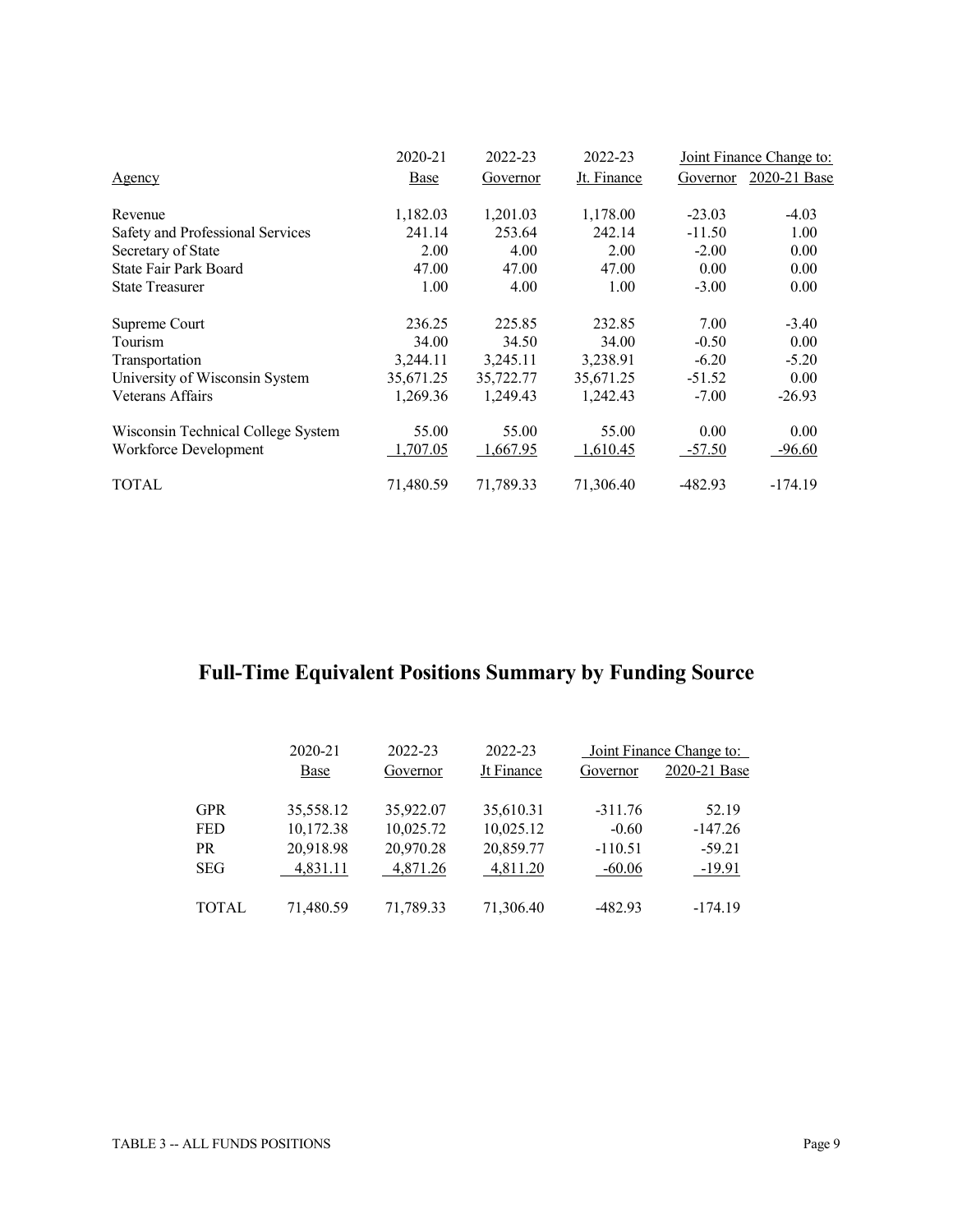# **Summary of General Fund Appropriations and Reserves by Agency**

|                                                  |                  |               |                |                 |          | Joint Finance Change to: |                          |
|--------------------------------------------------|------------------|---------------|----------------|-----------------|----------|--------------------------|--------------------------|
|                                                  | 2020-21 Base     | 2021-23       | 2021-23        |                 | Governor |                          | <b>Base Year Doubled</b> |
|                                                  | Year Doubled     | Governor      | Jt. Finance    | Amount          | Percent  | Amount                   | Percent                  |
| Administration                                   | \$36,667,200     | \$143,318,600 | \$34,838,300   | $-$108,480,300$ | $-75.7%$ | $-$1,828,900$            | $-5.0\%$                 |
| Agriculture, Trade and Consumer Protection       | 58,973,600       | 97,687,600    | 62,055,700     | $-35,631,900$   | $-36.5$  | 3,082,100                | 5.2                      |
| <b>Appropriation Obligation Bonds</b>            | 834,040,000      | 592,368,300   | 592,368,300    | $\theta$        | 0.0      | $-241,671,700$           | $-29.0$                  |
| Board for People with Developmental Disabilities | 240,000          | 258,000       | 258,000        | $\theta$        | 0.0      | 18,000                   | 7.5                      |
| Board of Commissioners of Public Lands           | 3,522,400        | 3,512,800     | 3,208,000      | $-304,800$      | $-8.7$   | $-314,400$               | $-8.9$                   |
| Board on Aging and Long-Term Care                | 3,266,400        | 3,475,700     | 3,329,400      | $-146,300$      | $-4.2$   | 63,000                   | 1.9                      |
| <b>Building Commission</b>                       | 63,763,600       | 99,569,500    | 77,718,200     | $-21,851,300$   | $-21.9$  | 13,954,600               | 21.9                     |
| Child Abuse and Neglect Prevention Board         | 1,990,000        | 1,990,000     | 1,990,000      | $\theta$        | 0.0      | $\theta$                 | 0.0                      |
| Children and Families                            | 973,317,600      | 1,220,192,000 | 993,563,800    | $-226,628,200$  | $-18.6$  | 20,246,200               | 2.1                      |
| Circuit Courts                                   | 214,725,600      | 211,916,200   | 213,232,300    | 1,316,100       | 0.6      | $-1,493,300$             | $-0.7$                   |
| <b>Compensation Reserves</b>                     | ---              | 171,873,900   | 147,880,800    | $-23,993,100$   | $-14.0$  | 147,880,800              | N.A.                     |
| Corrections                                      | 2,549,799,000    | 2,616,130,100 | 2,589,260,400  | $-26,869,700$   | $-1.0$   | 39,461,400               | 1.5                      |
| Court of Appeals                                 | 23,320,800       | 22,662,900    | 22,662,900     | $\theta$        | 0.0      | $-657,900$               | $-2.8$                   |
| <b>District Attorneys</b>                        | 102,045,400      | 113,607,300   | 107,999,500    | $-5,607,800$    | $-4.9$   | 5,954,100                | 5.8                      |
| <b>Educational Communications Board</b>          | 12,506,400       | 11,877,000    | 11,892,000     | 15,000          | 0.1      | $-614,400$               | $-4.9$                   |
| <b>Elections Commission</b>                      | 9,411,400        | 9,745,300     | 9,572,600      | $-172,700$      | $-1.8$   | 161,200                  | 1.7                      |
| <b>Employee Trust Funds</b>                      | 112,800          | 75,100        | 75,100         | $\theta$        | 0.0      | $-37,700$                | $-33.4$                  |
| <b>Employment Relations Commission</b>           | 1,840,400        | 2,635,500     | 1,714,800      | $-920,700$      | $-34.9$  | $-125,600$               | $-6.8$                   |
| Environmental Improvement Fund                   | 18,996,200       | 55,526,100    | 14,967,200     | $-40,558,900$   | $-73.0$  | $-4,029,000$             | $-21.2$                  |
| <b>Ethics Commission</b>                         | 1,850,000        | 1,912,400     | 1,985,600      | 73,200          | 3.8      | 135,600                  | 7.3                      |
| <b>Financial Institutions</b>                    | $\boldsymbol{0}$ | 2,000,000     | $\overline{0}$ | $-2,000,000$    | $-100.0$ | $\boldsymbol{0}$         | N.A.                     |
| Governor                                         | 8,327,400        | 8,474,600     | 8,474,600      | $\theta$        | 0.0      | 147,200                  | 1.8                      |
| <b>Health Services</b>                           | 8,815,593,400    | 9,278,235,000 | 8,859,576,900  | $-418,658,100$  | $-4.5$   | 43,983,500               | 0.5                      |
| Higher Educational Aids Board                    | 287,083,000      | 321,338,600   | 287,187,800    | $-34,150,800$   | $-10.6$  | 104,800                  | 0.0                      |
| <b>Historical Society</b>                        | 43,914,000       | 44,296,600    | 42,927,600     | $-1,369,000$    | $-3.1$   | $-986,400$               | $-2.2$                   |
| Insurance                                        | 144,547,400      | 119,364,900   | 75,778,000     | -43,586,900     | $-36.5$  | $-68,769,400$            | $-47.6$                  |
| Judicial Commission                              | 644,400          | 690,600       | 690,600        | $\theta$        | 0.0      | 46,200                   | 7.2                      |
| Justice                                          | 127,654,800      | 172,680,800   | 150,020,800    | $-22,660,000$   | $-13.1$  | 22,366,000               | 17.5                     |
| Labor and Industry Review Commission             | 341,000          | 299,000       | 299,000        | $\theta$        | 0.0      | $-42,000$                | $-12.3$                  |
| Legislature                                      | 160,016,600      | 158,591,100   | 171,203,100    | 12,612,000      | 8.0      | 11,186,500               | 7.0                      |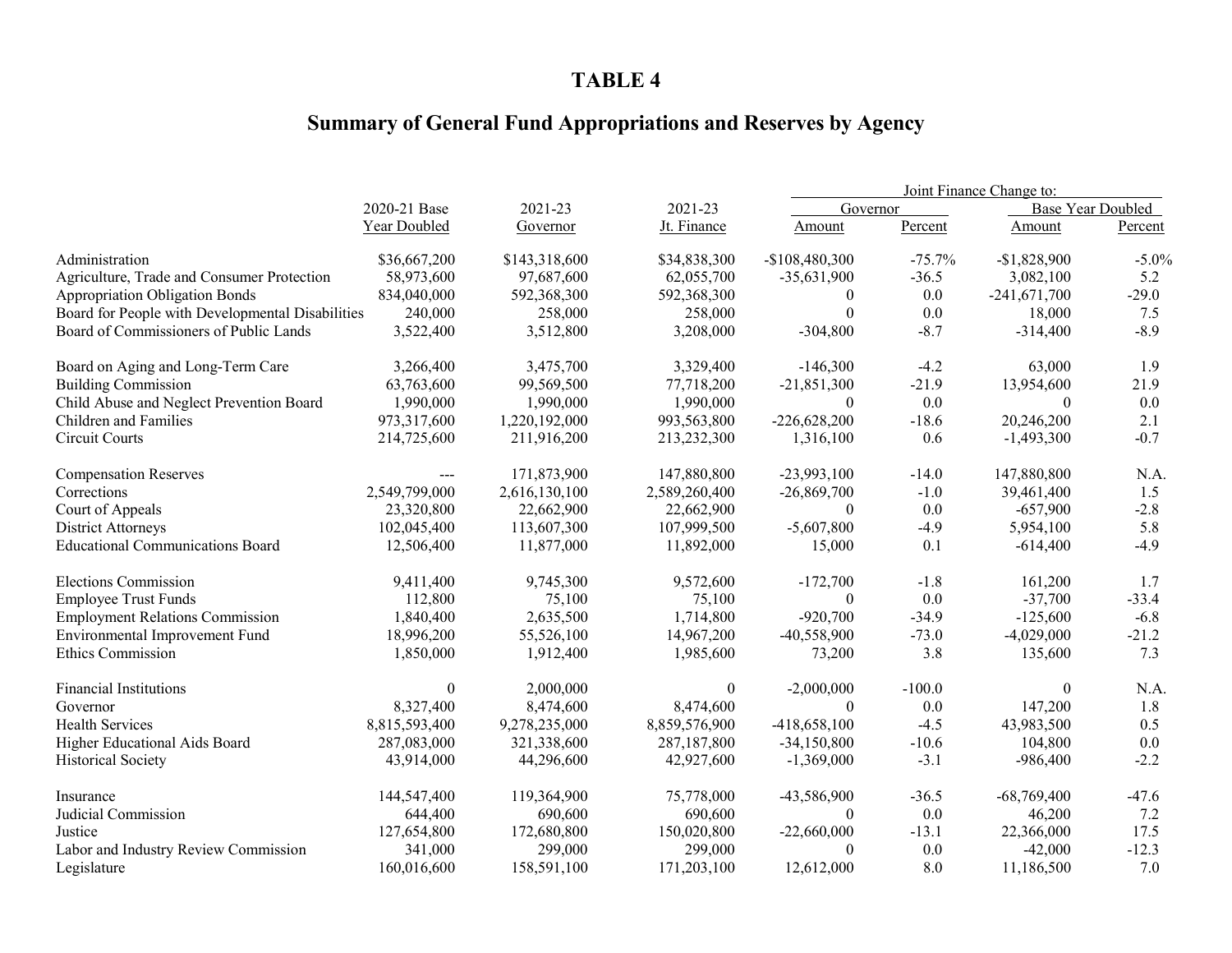|                                            |                  |                  |                  |                     |          | Joint Finance Change to: |                   |
|--------------------------------------------|------------------|------------------|------------------|---------------------|----------|--------------------------|-------------------|
|                                            | 2020-21 Base     | $2021 - 23$      | $2021 - 23$      | Governor            |          |                          | Base Year Doubled |
|                                            | Year Doubled     | Governor         | Jt. Finance      | Amount              | Percent  | Amount                   | Percent           |
| Lieutenant Governor                        | \$875,800        | \$1,351,000      | \$941,000        | $-410,000$          | $-30.3%$ | 65,200                   | 7.4%              |
| Medical College of Wisconsin               | 21,994,600       | 22,335,800       | 21,818,200       | $-517,600$          | $-2.3$   | $-176,400$               | $-0.8$            |
| Military Affairs                           | 62,718,800       | 72,284,100       | 59,447,000       | $-12,837,100$       | $-17.8$  | $-3,271,800$             | $-5.2$            |
| Miscellaneous Appropriations               | 301,475,000      | 321,431,100      | 316,738,200      | $-4,692,900$        | $-1.5$   | 15,263,200               | 5.1               |
| <b>Natural Resources</b>                   | 211,932,400      | 219,388,500      | 197,526,000      | $-21,862,500$       | $-10.0$  | $-14,406,400$            | $-6.8$            |
| Program Supplements                        | 14,282,000       | 21,682,000       | 266,900,900      | 245,218,900         | 1,131.0  | 252,618,900              | 1,768.8           |
| Public Defender                            | 215,887,200      | 225,977,900      | 224,013,700      | $-1,964,200$        | $-0.9$   | 8,126,500                | 3.8               |
| Public Instruction                         | 13,590,141,800   | 15,231,894,900   | 14,244,097,500   | -987,797,400        | $-6.5$   | 653,955,700              | 4.8               |
| <b>Public Service Commission</b>           | $\theta$         | 155,600,000      | $\theta$         | $-155,600,000$      | $-100.0$ | $\theta$                 | N.A.              |
| Revenue                                    | 382,254,200      | 388,518,300      | 374,600,800      | $-13,917,500$       | $-3.6$   | $-7,653,400$             | $-2.0$            |
| Shared Revenue and Tax Relief              | 5,450,834,000    | 5,344,566,300    | 5,111,816,200    | $-232,750,100$      | $-4.4$   | $-339,017,800$           | $-6.2$            |
| <b>State Fair Park Board</b>               | 4,876,000        | 3,787,100        | 3,740,300        | $-46,800$           | $-1.2$   | $-1,135,700$             | $-23.3$           |
| <b>State Treasurer</b>                     |                  | 437,900          | $\theta$         | $-437,900$          | $-100.0$ | $\Omega$                 | N.A.              |
| Supreme Court                              | 36,021,400       | 34,747,800       | 34,747,800       | $\Omega$            | 0.0      | $-1,273,600$             | $-3.5$            |
| Tourism                                    | 10,701,400       | 22,848,100       | 13,516,200       | $-9,331,900$        | $-40.8$  | 2,814,800                | 26.3              |
| Transportation                             | 232,191,000      | 204,502,600      | 192,915,000      | $-11,587,600$       | $-5.7$   | $-39,276,000$            | $-16.9$           |
| University of Wisconsin System             | 2,375,172,000    | 2,566,737,500    | 2,382,395,300    | $-184,342,200$      | $-7.2$   | 7,223,300                | 0.3               |
| Veterans Affairs                           | 5,511,200        | 4,584,000        | 4,845,800        | 261,800             | 5.7      | $-665,400$               | $-12.1$           |
| Wisconsin Economic Development Corporation | 25,101,400       | 345, 101, 400    | 14,901,400       | $-330,200,000$      | $-95.7$  | $-10,200,000$            | $-40.6$           |
| Wisconsin Technical College System         | 1,064,719,800    | 1,100,674,600    | 1,145,674,600    | 45,000,000          | 4.1      | 80,954,800               | 7.6               |
| Workforce Development                      | 107,731,600      | 234,812,900      | 108,504,200      | $-126,308,700$      | $-53.8$  | 772,600                  | 0.7               |
| <b>TOTAL</b>                               | \$38,612,932,400 | \$42,009,569,300 | \$39,205,871,400 | $-$ \$2,803,697,900 | $-6.7\%$ | \$592,939,000            | 1.5%              |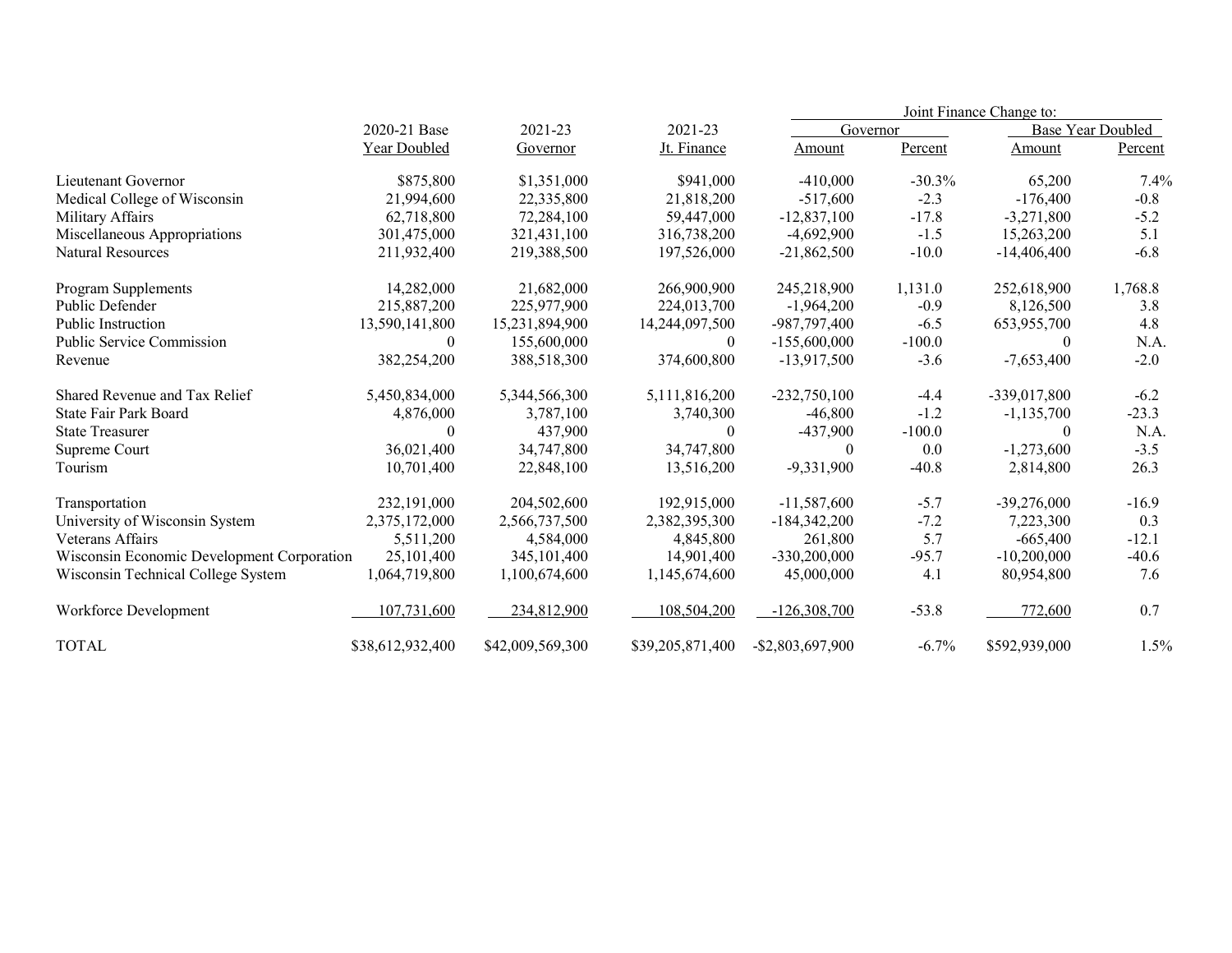# **Summary of General Fund Full-Time Equivalent Positions by Agency**

|                                            | 2020-21     | 2022-23   | 2022-23     |           | Joint Finance Change to: |
|--------------------------------------------|-------------|-----------|-------------|-----------|--------------------------|
| <u>Agency</u>                              | <b>Base</b> | Governor  | Jt. Finance |           | Governor 2020-21 Base    |
| Administration                             | 63.72       | 67.87     | 59.87       | $-8.00$   | $-3.85$                  |
| Agriculture, Trade and Consumer Protection | 199.40      | 215.40    | 201.40      | $-14.00$  | 2.00                     |
| Board of Commissioners of Public Lands     | 9.50        | 9.50      | 9.50        | 0.00      | 0.00                     |
| Board on Aging and Long-Term Care          | 20.48       | 21.78     | 20.48       | $-1.30$   | 0.00                     |
| <b>Children</b> and Families               | 232.92      | 240.10    | 232.92      | $-7.18$   | 0.00                     |
| Circuit Courts                             | 527.00      | 543.00    | 543.00      | 0.00      | 16.00                    |
| Corrections                                | 9,668.62    | 9,788.22  | 9,716.22    | $-72.00$  | 47.60                    |
| Court of Appeals                           | 75.50       | 75.50     | 75.50       | 0.00      | 0.00                     |
| <b>District Attorneys</b>                  | 449.00      | 458.90    | 456.40      | $-2.50$   | 7.40                     |
| <b>Educational Communications Board</b>    | 26.94       | 26.94     | 25.94       | $-1.00$   | $-1.00$                  |
| <b>Elections Commission</b>                | 25.75       | 25.75     | 25.75       | 0.00      | 0.00                     |
| <b>Employment Relations Commission</b>     | 6.00        | 9.00      | 6.00        | $-3.00$   | 0.00                     |
| <b>Ethics Commission</b>                   | 4.55        | 4.55      | 4.70        | 0.15      | 0.15                     |
| Governor                                   | 37.25       | 37.25     | 37.25       | 0.00      | 0.00                     |
| <b>Health Services</b>                     | 2,657.23    | 2,721.34  | 2,642.84    | $-78.50$  | $-14.39$                 |
| Higher Educational Aids Board              | 10.00       | 10.00     | 10.00       | 0.00      | 0.00                     |
| <b>Historical Society</b>                  | 112.65      | 112.65    | 112.65      | 0.00      | 0.00                     |
| Insurance                                  | 0.00        | 10.00     | 0.00        | $-10.00$  | 0.00                     |
| Judicial Commission                        | 2.00        | 2.00      | 2.00        | 0.00      | 0.00                     |
| Justice                                    | 408.58      | 414.58    | 405.58      | $-9.00$   | $-3.00$                  |
| Labor and Industry Review Commission       | 0.80        | 0.80      | 0.80        | 0.00      | 0.00                     |
| Legislature                                | 758.17      | 758.17    | 758.17      | 0.00      | 0.00                     |
| Lieutenant Governor                        | 5.00        | 7.00      | 5.00        | $-2.00$   | 0.00                     |
| Military Affairs                           | 82.08       | 87.08     | 82.08       | $-5.00$   | 0.00                     |
| <b>Natural Resources</b>                   | 223.52      | 224.52    | 222.52      | $-2.00$   | $-1.00$                  |
| Public Defender                            | 609.85      | 619.85    | 614.85      | $-5.00$   | 5.00                     |
| Public Instruction                         | 252.47      | 253.47    | 252.47      | $-1.00$   | 0.00                     |
| <b>Public Service Commission</b>           | 0.00        | 8.50      | 0.00        | $-8.50$   | 0.00                     |
| Revenue                                    | 953.08      | 971.08    | 950.15      | $-20.93$  | $-2.93$                  |
| <b>State Treasurer</b>                     | 0.00        | 2.00      | 0.00        | $-2.00$   | 0.00                     |
| Supreme Court                              | 115.50      | 115.50    | 115.50      | 0.00      | 0.00                     |
| Tourism                                    | 32.00       | 32.50     | 32.00       | $-0.50$   | 0.00                     |
| University of Wisconsin System             | 17,814.49   | 17,821.49 | 17,814.49   | $-7.00$   | 0.00                     |
| Wisconsin Technical College System         | 23.25       | 23.25     | 23.25       | 0.00      | 0.00                     |
| Workforce Development                      | 150.82      | 202.53    | 151.03      | $-51.50$  | 0.21                     |
| <b>TOTAL</b>                               | 35,558.12   | 35,922.07 | 35,610.31   | $-311.76$ | 52.19                    |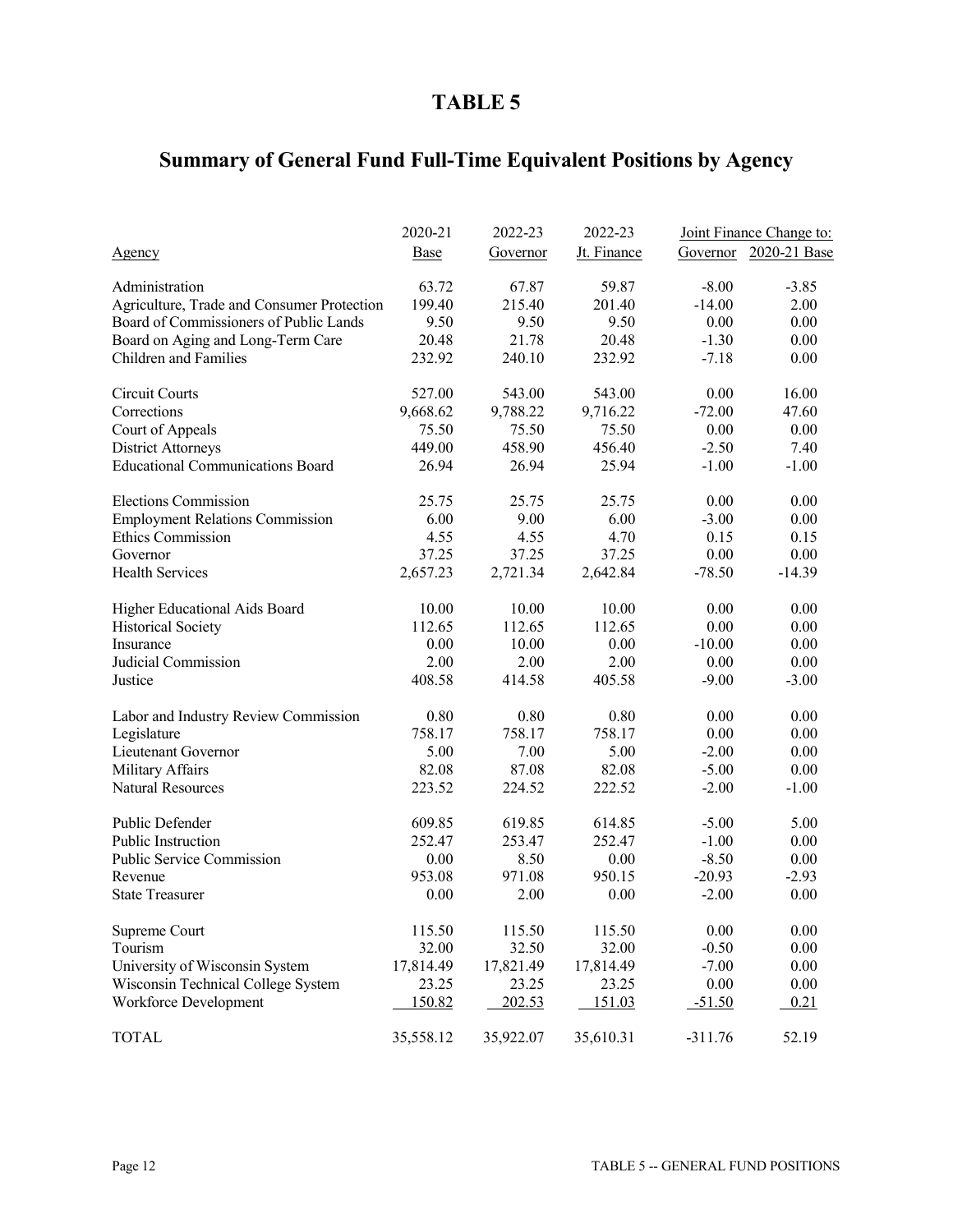## **2021-23 General Fund Condition Statement**

|                                                | <u>2021-22</u>   | 2022-23          |
|------------------------------------------------|------------------|------------------|
| <b>Revenues</b>                                |                  |                  |
| Opening Balance, July 1                        | \$2,520,354,800  | \$1,336,506,600  |
| Taxes                                          | 17,886,964,000   | 19,457,864,000   |
| <b>Departmental Revenues</b>                   |                  |                  |
| <b>Tribal Gaming Revenues</b>                  |                  | 20,764,200       |
| Other                                          | 484,355,600      | 471,370,400      |
| <b>Total Available</b>                         | \$20,891,674,400 | \$21,286,505,200 |
| <b>Appropriations, Transfers, and Reserves</b> |                  |                  |
| <b>Gross Appropriations</b>                    | \$19,304,316,200 | \$19,753,674,400 |
| Transfers to:                                  |                  |                  |
| <b>Transportation Fund</b>                     | 178,869,600      | 97,289,300       |
| <b>Budget Stabilization Fund</b>               |                  | 550,000,000      |
| <b>Building Trust Fund</b>                     | 15,000,000       | $\Omega$         |
| <b>MA Trust Fund</b>                           | 174,665,900      | 527,783,700      |
| <b>UI</b> Trust Fund                           | 60,000,000       | 60,000,000       |
| <b>Compensation Reserves</b>                   | 41,929,200       | 105,951,600      |
| Less Lapses                                    | $-219,613,100$   | $-267,069,300$   |
| Net Appropriations                             | \$19,555,167,800 | \$20,827,629,700 |
| <b>Balances</b>                                |                  |                  |
| <b>Gross Balance</b>                           | \$1,336,506,600  | \$458,875,500    |
| <b>Less Required Statutory Balance</b>         | $-90,000,000$    | $-95,000,000$    |
| Net Balance, June 30                           | \$1,246,506,600  | \$363,875,500    |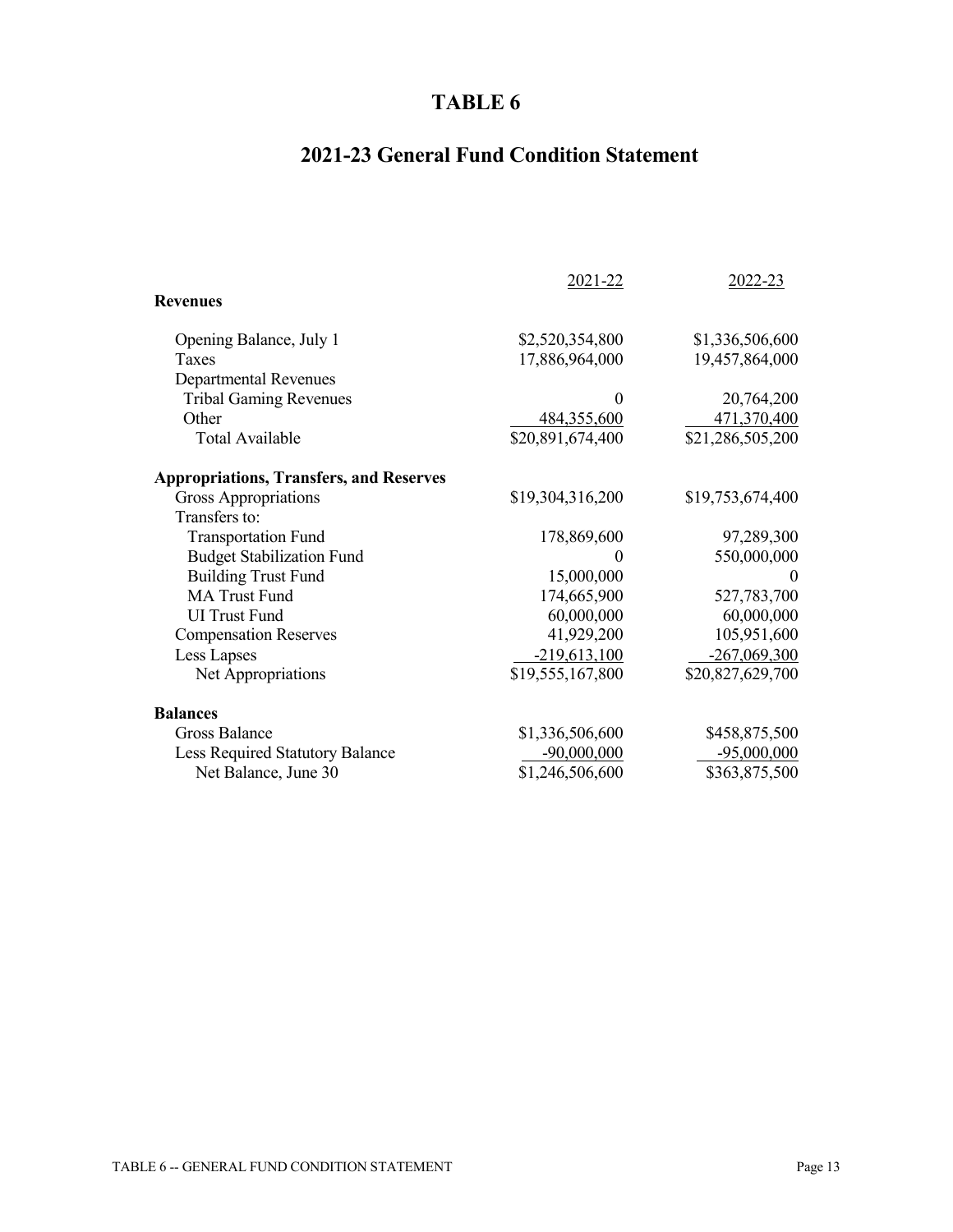# **Estimated 2021-23 General Fund Taxes**

| <b>Tax Source</b>          | 2021-22          | 2022-23          | $2021 - 23$      | $%$ of<br><b>Total</b> |
|----------------------------|------------------|------------------|------------------|------------------------|
| Individual Income          | \$7,996,764,000  | \$9,115,564,000  | \$17,112,328,000 | 45.8%                  |
| Sales and Use              | 6,639,600,000    | 6,844,500,000    | 13,484,100,000   | 36.1                   |
| Corporate Income/Franchise | 1,910,000,000    | 2,160,000,000    | 4,070,000,000    | 10.9                   |
| Public Utility             | 354,000,000      | 352,000,000      | 706,000,000      | 1.9                    |
| Excise                     |                  |                  |                  |                        |
| Cigarette                  | 494,000,000      | 483,000,000      | 977,000,000      | 2.6                    |
| <b>Tobacco Products</b>    | 96,000,000       | 100,000,000      | 196,000,000      | 0.5                    |
| Vapor Products             | 1,700,000        | 2,000,000        | 3,700,000        | < 0.1                  |
| Liquor and Wine            | 60,000,000       | 61,000,000       | 121,000,000      | 0.3                    |
| Beer                       | 8,900,000        | 8,800,000        | 17,700,000       | < 0.1                  |
| <b>Insurance Company</b>   | 209,000,000      | 217,000,000      | 426,000,000      | 1.1                    |
| Miscellaneous              | 117,000,000      | 114,000,000      | 231,000,000      | 0.6                    |
| TOTAL*                     | \$17,886,964,000 | \$19,457,864,000 | \$37,344,828,000 | 100.0%                 |

\* Includes the estimated fiscal effects of 2021 Acts 1 and 2, which were enacted on February 18, 2021.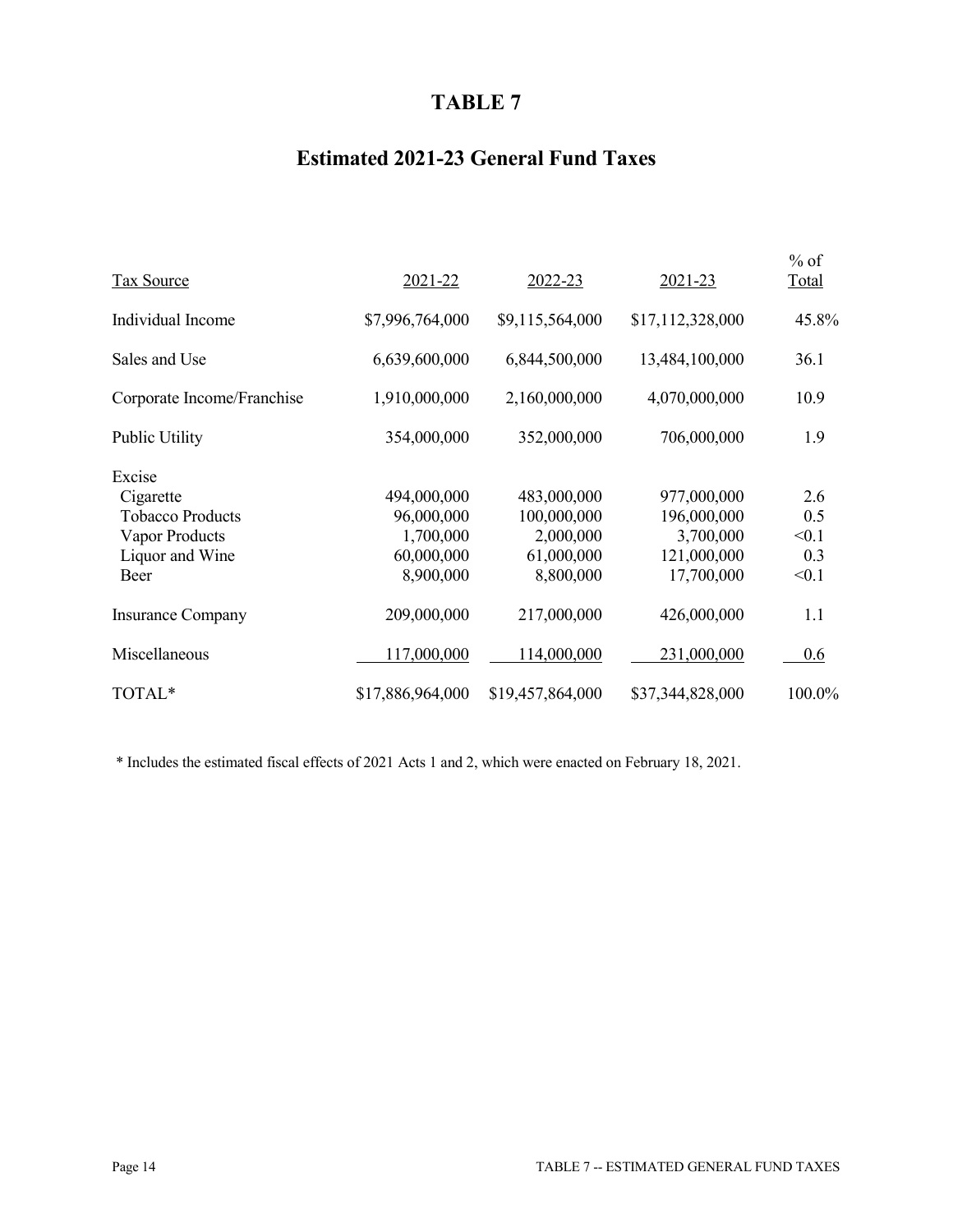# **2021-23 Departmental Revenues**

| <u>Agency</u>                              | 2021-22          | 2022-23        | Total         |
|--------------------------------------------|------------------|----------------|---------------|
| Administration                             | \$5,750,000      | \$5,780,900    | \$11,530,900  |
| Administration -- Space Rental Account     | 20,000,000       | $\overline{0}$ | 20,000,000    |
| Agriculture, Trade and Consumer Protection | 51,500           | 51,500         | 103,000       |
| <b>Appropriation Obligation Bonds</b>      | 180,679,800      | 188,652,000    | 369,331,800   |
| <b>Children</b> and Families               | 45,300           | 45,300         | 90,600        |
| Circuit Courts                             | 35,188,700       | 34,080,100     | 69,268,800    |
| Corrections                                | 3,400,000        | 3,141,300      | 6,541,300     |
| Court of Appeals                           | 115,900          | 110,500        | 226,400       |
| <b>Educational Communications Board</b>    | 8,900            | 8,900          | 17,800        |
| <b>Financial Institutions</b>              | 83,076,700       | 84,191,500     | 167,268,200   |
| <b>Health Services</b>                     | 44,307,500       | 44,307,500     | 88,615,000    |
| Higher Educational Aids Board              | 300,000          | 500,000        | 800,000       |
| Insurance Commissioner                     | 23,877,100       | 23,682,100     | 47,559,200    |
| <b>Interest Earnings</b>                   | 3,000,000        | 1,500,000      | 4,500,000     |
| Military Affairs                           | 200,000          | 200,000        | 400,000       |
| Miscellaneous Appropriations               | 10,669,300       | 10,669,300     | 21,338,600    |
| <b>Natural Resources</b>                   | 5,100,000        | 5,150,000      | 10,250,000    |
| Public Defender                            | 2,500            | 2,500          | 5,000         |
| Public Instruction                         | 400,000          | 400,000        | 800,000       |
| <b>Public Service Commission</b>           | 1,899,400        | 1,877,700      | 3,777,100     |
| Revenue                                    | 33,840,000       | 34,340,000     | 68,180,000    |
| Safety and Professional Services           | 1,700,000        | 1,900,000      | 3,600,000     |
| Secretary of State                         | 100,000          | 100,000        | 200,000       |
| Shared Revenue and Tax Relief              | 9,026,300        | 9,026,300      | 18,052,600    |
| Supreme Court                              | 26,700           | 23,000         | 49,700        |
| Transportation                             | 2,800,000        | 2,800,000      | 5,600,000     |
| University of Wisconsin System             | 18,500,000       | 18,500,000     | 37,000,000    |
| Wisconsin Economic Development Corporation | 250,000          | 250,000        | 500,000       |
| Workforce Development                      | 40,000           | 80,000         | 120,000       |
| Subtotal                                   | \$484,355,600    | \$471,370,400  | \$955,726,000 |
| <b>Tribal Gaming</b>                       | $\boldsymbol{0}$ | 20,764,200     | 20,764,200    |
| Total                                      | \$484,355,600    | \$492,134,600  | \$976,490,200 |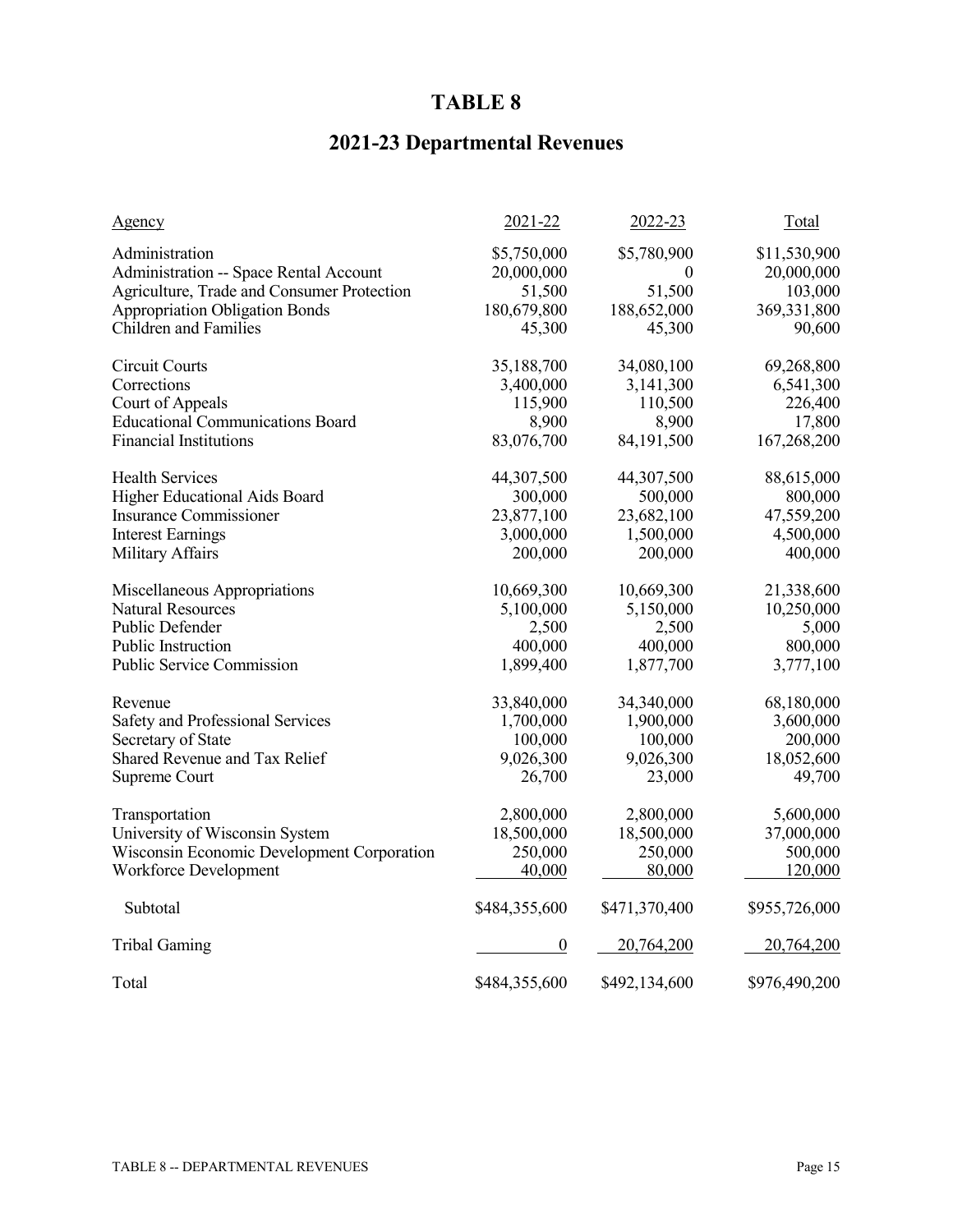# **Summary of 2021-23 Appropriations By Functional Area**

## **All Funds**

| Functional Area                | Amount           | % of Total |
|--------------------------------|------------------|------------|
| Human Resources                | \$37,602,610,700 | 43.0%      |
| Education                      | 30,826,913,500   | 35.2       |
| <b>Environmental Resources</b> | 7,811,583,700    | 8.9        |
| Shared Revenue and Tax Relief  | 5,941,898,400    | 6.8        |
| General Executive              | 2,781,941,500    | 3.2        |
| Commerce                       | 1,127,977,500    | 1.3        |
| General Appropriations         | 742,735,700      | 0.8        |
| Judicial                       | 303,772,900      | 0.3        |
| <b>Compensation Reserves</b>   | 232,308,500      | 0.3        |
| Legislative                    | 176,068,800      | 0.2        |
| <b>TOTAL</b>                   | \$87,547,811,200 | 100.0%     |

# **General Purpose Revenue**

| Functional Area                | Amount           | % of Total |
|--------------------------------|------------------|------------|
| Education                      | \$18,135,993,000 | 46.3%      |
| Human Resources                | 12,880,809,600   | 32.9       |
| Shared Revenue and Tax Relief  | 5,111,816,200    | 13.0       |
| General Executive              | 1,250,078,000    | 3.2        |
| General Appropriations         | 661, 357, 300    | 1.7        |
| <b>Environmental Resources</b> | 418,924,400      | 1.1        |
| Judicial                       | 271,333,600      | 0.7        |
| Legislative                    | 171,203,100      | 0.4        |
| Commerce                       | 156,475,400      | 0.4        |
| <b>Compensation Reserves</b>   | 147,880,800      | 0.4        |
| <b>TOTAL</b>                   | \$39,205,871,400 | 100.0%     |